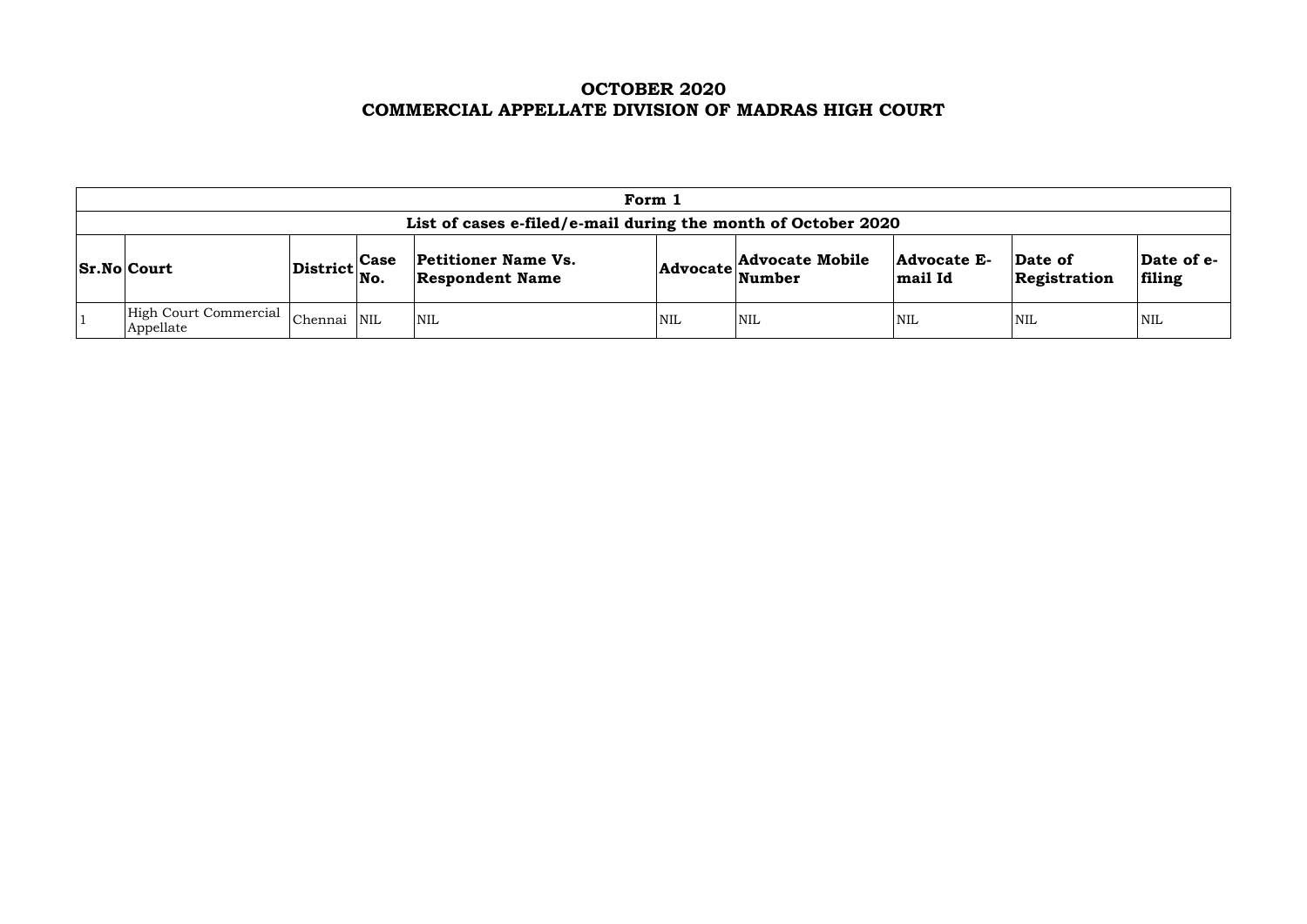|                                    |                                                |            | Form 2                                                                                   |            |                                                       |                            |
|------------------------------------|------------------------------------------------|------------|------------------------------------------------------------------------------------------|------------|-------------------------------------------------------|----------------------------|
|                                    |                                                |            | List of cases in which e-payment of Court fees was made during the month of October 2020 |            |                                                       |                            |
| <b>Sr.No Court</b>                 | $ \text{District} ^{\text{Case}}_{\text{No.}}$ |            | <b>Petitioner Name Vs. Respondent</b><br>$\mathbf{\mathbf{Name}}$                        |            | Date of<br>$ {\bf Advocate} \tilde{\bf Registration}$ | $\sf{Data}$<br><b>Fee:</b> |
| High Court Commercial<br>Appellate | Chennai                                        | <b>NIL</b> | NIL <sup></sup>                                                                          | <b>NIL</b> | <b>NIL</b>                                            | NIL                        |

## **Date of e-payment of Court Fees**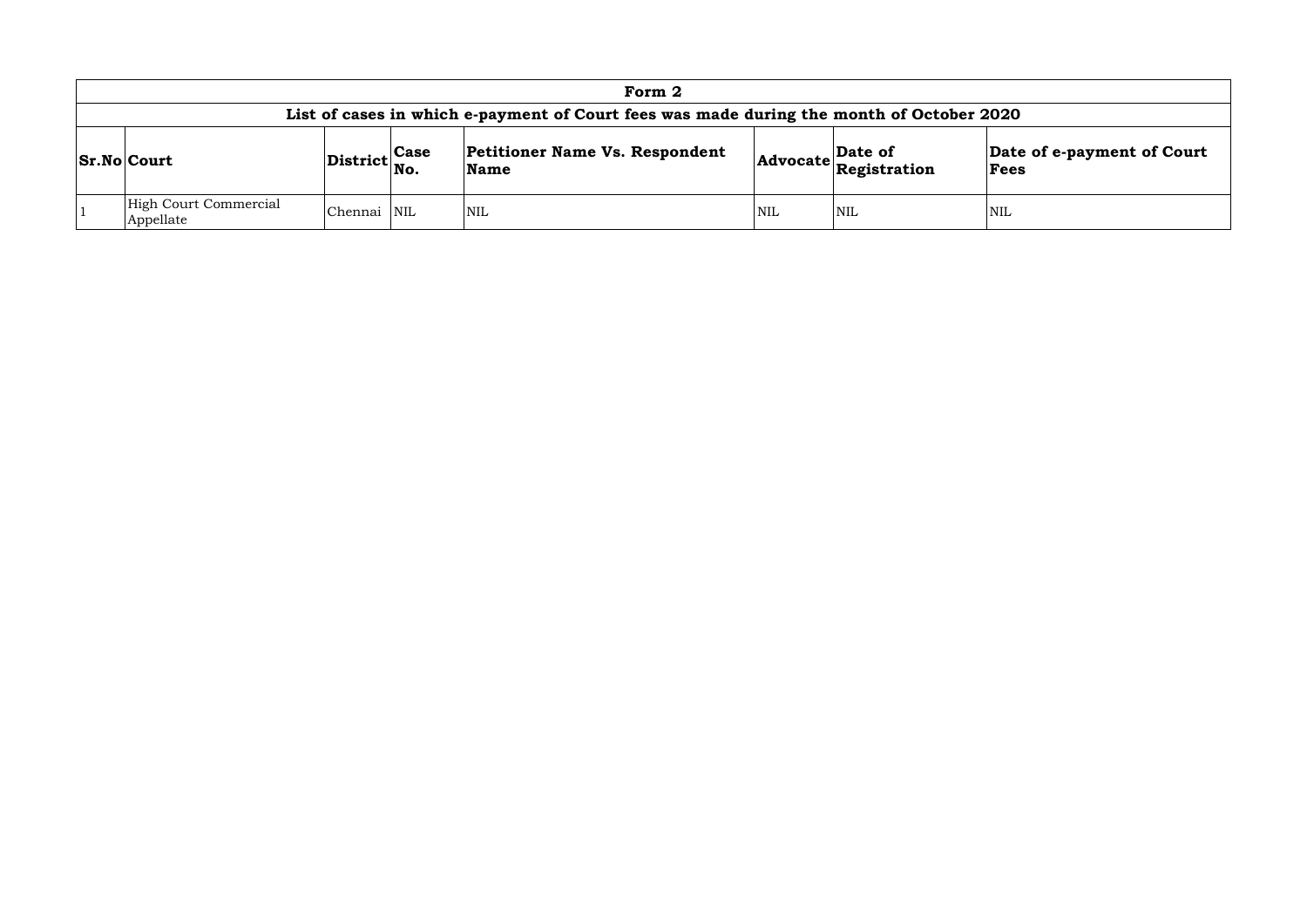## **Le of Electronic Service of Process**

|                                                                                                       |                              |              | Form 3                                               |            |                                                                                                                |                                 |  |  |  |  |
|-------------------------------------------------------------------------------------------------------|------------------------------|--------------|------------------------------------------------------|------------|----------------------------------------------------------------------------------------------------------------|---------------------------------|--|--|--|--|
| List of cases in which Electronic Service of Process has taken place during the month of October 2020 |                              |              |                                                      |            |                                                                                                                |                                 |  |  |  |  |
| <b>Sr.No Court</b>                                                                                    | $ {\rm District} _{\rm No.}$ | $\vert$ Case | <b>Petitioner Name Vs. Respondent</b><br><b>Name</b> |            | $\begin{array}{ c c }\n\hline\n\text{Advocate} & \text{Date of} \\ \hline\n\text{Registribution}\n\end{array}$ | Date of Elect<br><b>Process</b> |  |  |  |  |
| High Court Commercial<br>Appellate                                                                    | Chennai NIL                  |              | NIL                                                  | <b>NIL</b> | <b>NIL</b>                                                                                                     | <b>NIL</b>                      |  |  |  |  |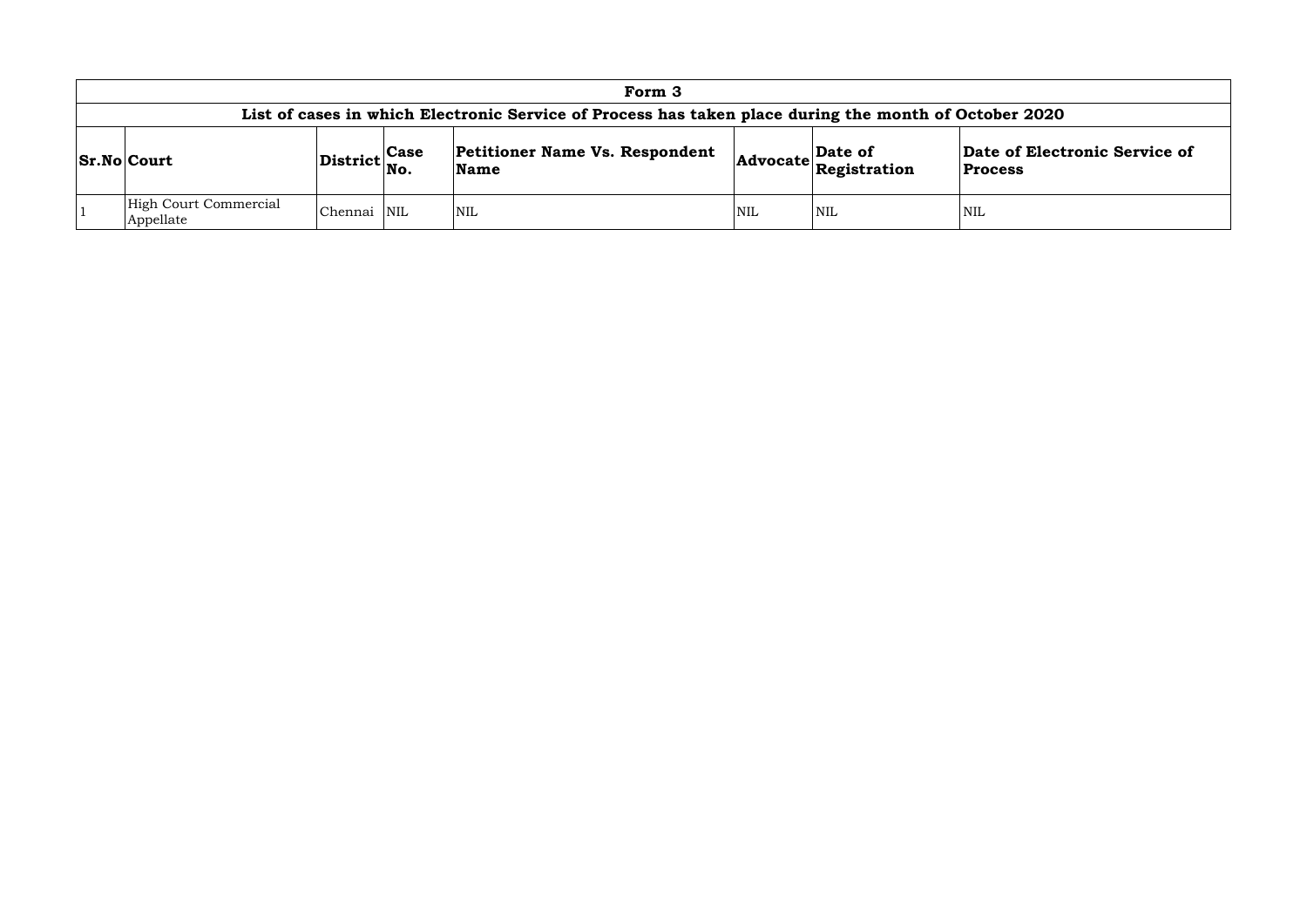|              |                                 |          |                   | Form 4     |                                                                                |               |
|--------------|---------------------------------|----------|-------------------|------------|--------------------------------------------------------------------------------|---------------|
|              |                                 |          |                   |            | List of total no. of cases randomly allocated during the month of October 2020 |               |
| <b>Sr.No</b> | <b>Court</b>                    | District | <b>Court Name</b> | Court No.  | <b>Case Type</b>                                                               | Case<br>rando |
|              | High Court Commercial Appellate | Chennai  | <b>NIL</b>        | <b>NIL</b> | <b>NIL</b>                                                                     | <b>NIL</b>    |

## **Count (No. of cases** *<u>lomly allocated</u>*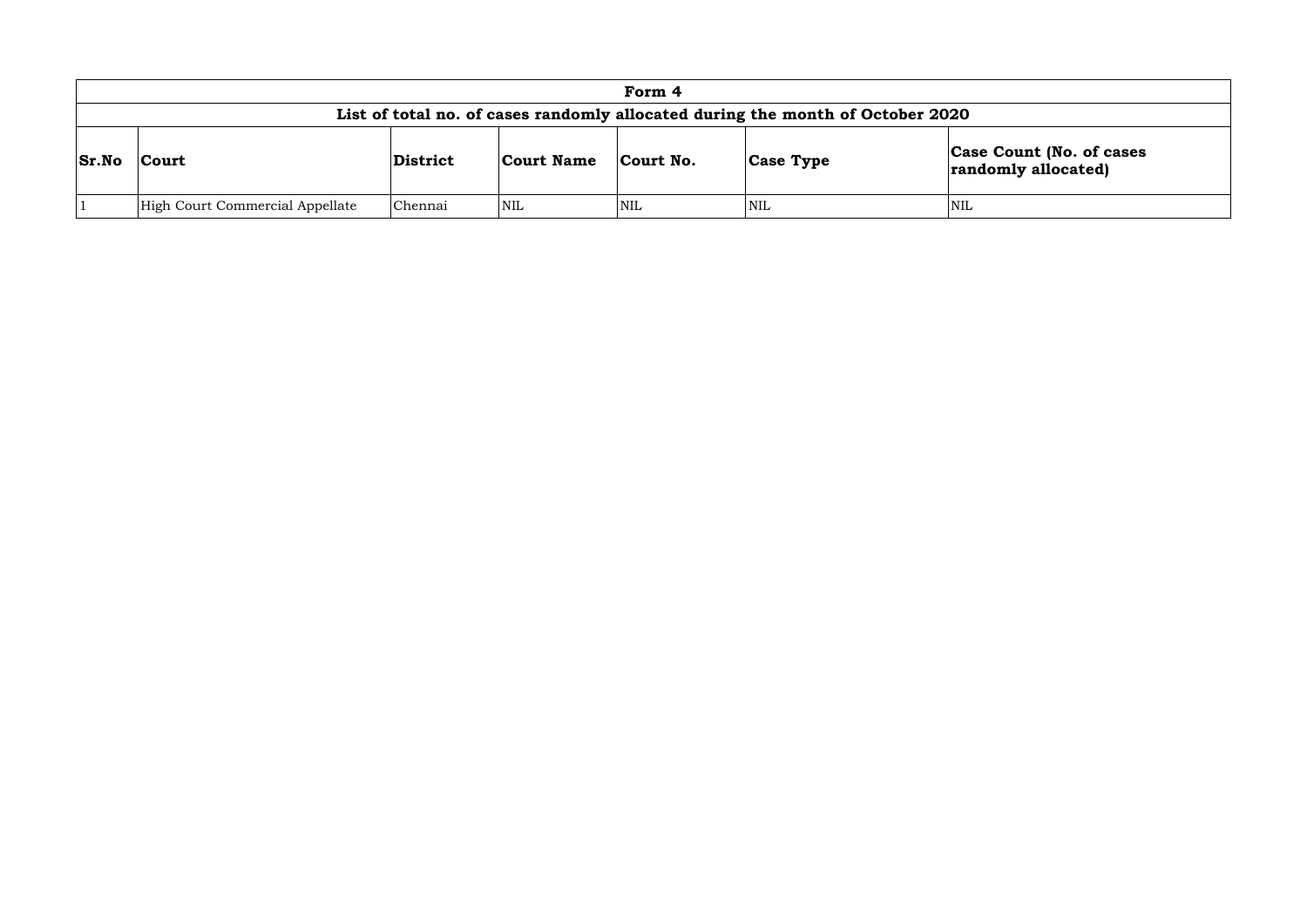## **Date of Case Management earing**

|                                    |                              |      | Form 5                                                                                   |            |                                                                                                               |                  |
|------------------------------------|------------------------------|------|------------------------------------------------------------------------------------------|------------|---------------------------------------------------------------------------------------------------------------|------------------|
|                                    |                              |      | List of cases in which Case Management Hearing was held during the month of October 2020 |            |                                                                                                               |                  |
| <b>Sr.No Court</b>                 | $ {\rm District} _{\rm No.}$ | Case | <b>Petitioner Name Vs. Respondent</b><br><b>Name</b>                                     |            | $\left $ Advocate $\left  \begin{array}{l}\n \textbf{Date of} \\  \textbf{Resistration}\n \end{array}\right $ | Date c<br>Hearir |
| High Court Commercial<br>Appellate | Chennai NIL                  |      | <b>NIL</b>                                                                               | <b>NIL</b> | <b>NIL</b>                                                                                                    | NIL              |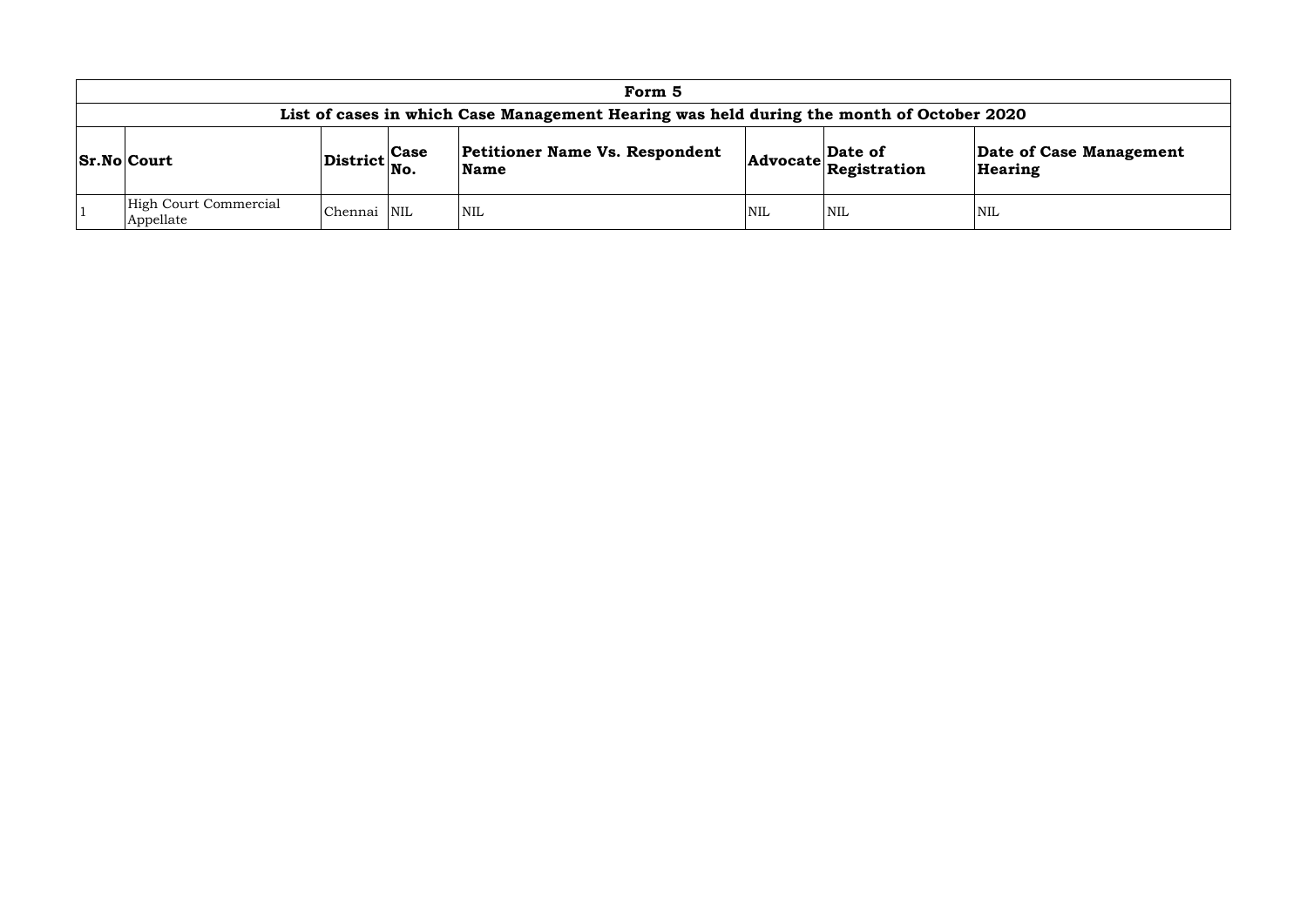|                                 |                                              |                 |             |                                                                       |                     |                                       | Form 6                                                                                                                                          |                                          |                               |                                                                      |                                       |                                                                                              |                           |
|---------------------------------|----------------------------------------------|-----------------|-------------|-----------------------------------------------------------------------|---------------------|---------------------------------------|-------------------------------------------------------------------------------------------------------------------------------------------------|------------------------------------------|-------------------------------|----------------------------------------------------------------------|---------------------------------------|----------------------------------------------------------------------------------------------|---------------------------|
|                                 |                                              |                 |             |                                                                       |                     |                                       |                                                                                                                                                 |                                          |                               | Contested commercial cases disposed during the month of October 2020 |                                       |                                                                                              |                           |
| Sr.N<br>$\overline{\mathbf{o}}$ | Court                                        | <b>District</b> | Case<br>No. | Petition<br>er<br><b>Name</b><br>Vs.<br>Respon<br>dent<br><b>Name</b> | <b>Advocat</b><br>e | Date of<br>Registratio<br>$\mathbf n$ | <b>Whether</b><br>Urgent<br><b>Relief was</b><br>sought<br>and Pre-<br>Institutio<br>n<br><b>Mediation</b><br>did not<br>take place<br>(Yes/No) | Date of<br><b>Decisio</b><br>$\mathbf n$ | <b>Days</b><br>for<br>disposa | <b>Nature of Disposal</b><br>(Contested/Settled)                     | Date of<br>executio<br>n of<br>decree | <b>Number</b><br>of days<br>for<br>executio<br>n of<br>decree<br>from<br>date of<br>decision | Act<br><b>Sectio</b><br>n |
|                                 | <b>High Court</b><br>Commercial<br>Appellate | Chennai         | <b>NIL</b>  | <b>NIL</b>                                                            | $\text{NIL}$        | <b>NIL</b>                            | <b>NIL</b>                                                                                                                                      | <b>NIL</b>                               | <b>NIL</b>                    | <b>NIL</b>                                                           | <b>NIL</b>                            | NIL                                                                                          | <b>NIL</b>                |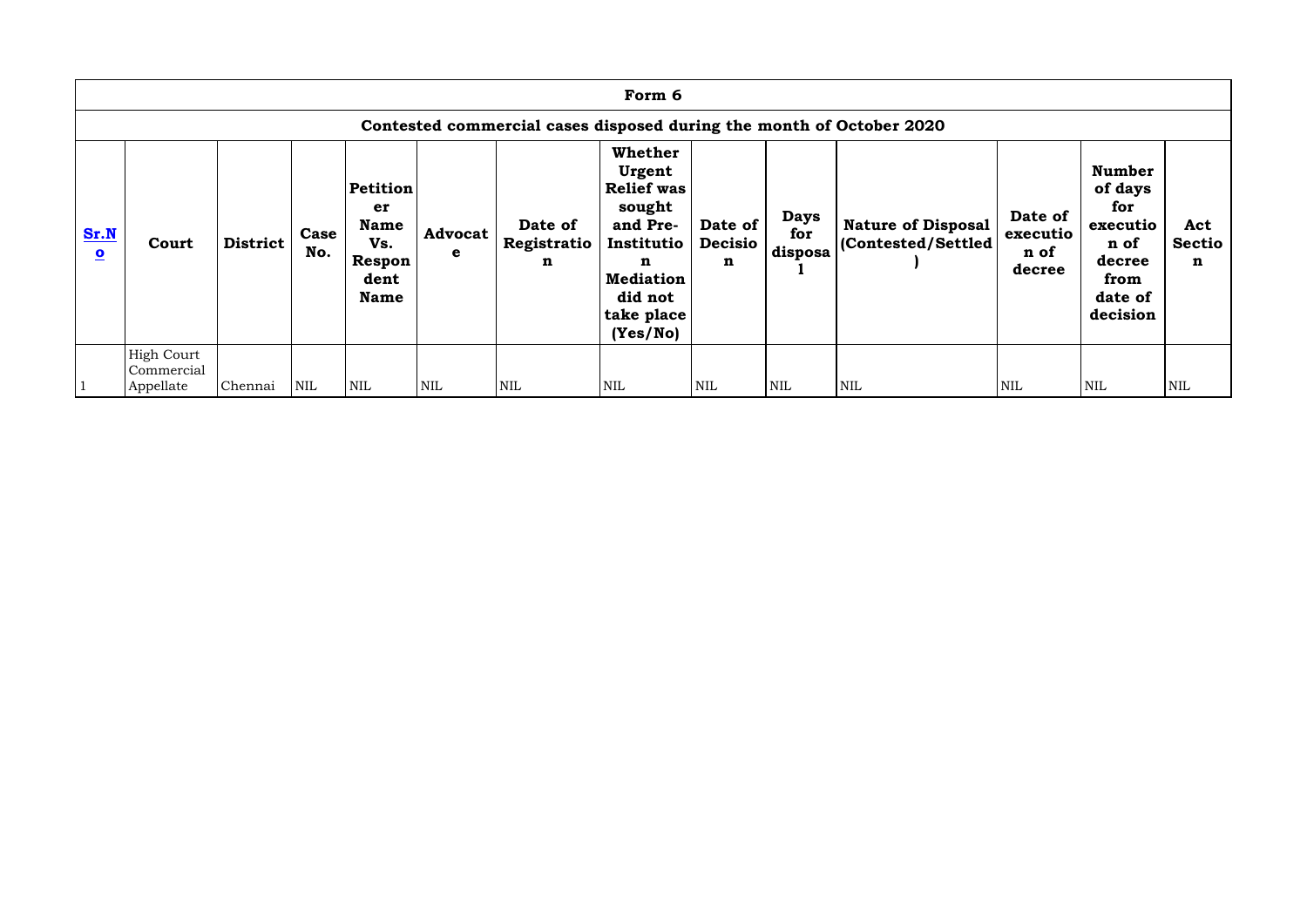|                                                              |         |                                                                          | Form 7                                                  |                                                               |                                                             |  |  |  |  |  |  |  |
|--------------------------------------------------------------|---------|--------------------------------------------------------------------------|---------------------------------------------------------|---------------------------------------------------------------|-------------------------------------------------------------|--|--|--|--|--|--|--|
| Summary of Commercial Cases during the month of October 2020 |         |                                                                          |                                                         |                                                               |                                                             |  |  |  |  |  |  |  |
| <b>Sr.No Court</b>                                           |         | Total number of cases<br>District pending on the 1st day of<br>the month | Total number of cases<br>instituted during the<br>month | Total number of cases<br>disposed during the<br>$\sf{lmonth}$ | Total number of cases<br>pending at the end of the<br>month |  |  |  |  |  |  |  |
| <b>High Court</b><br>Commercial<br>Appellate                 | Chennai | 68                                                                       | 20                                                      |                                                               | 88                                                          |  |  |  |  |  |  |  |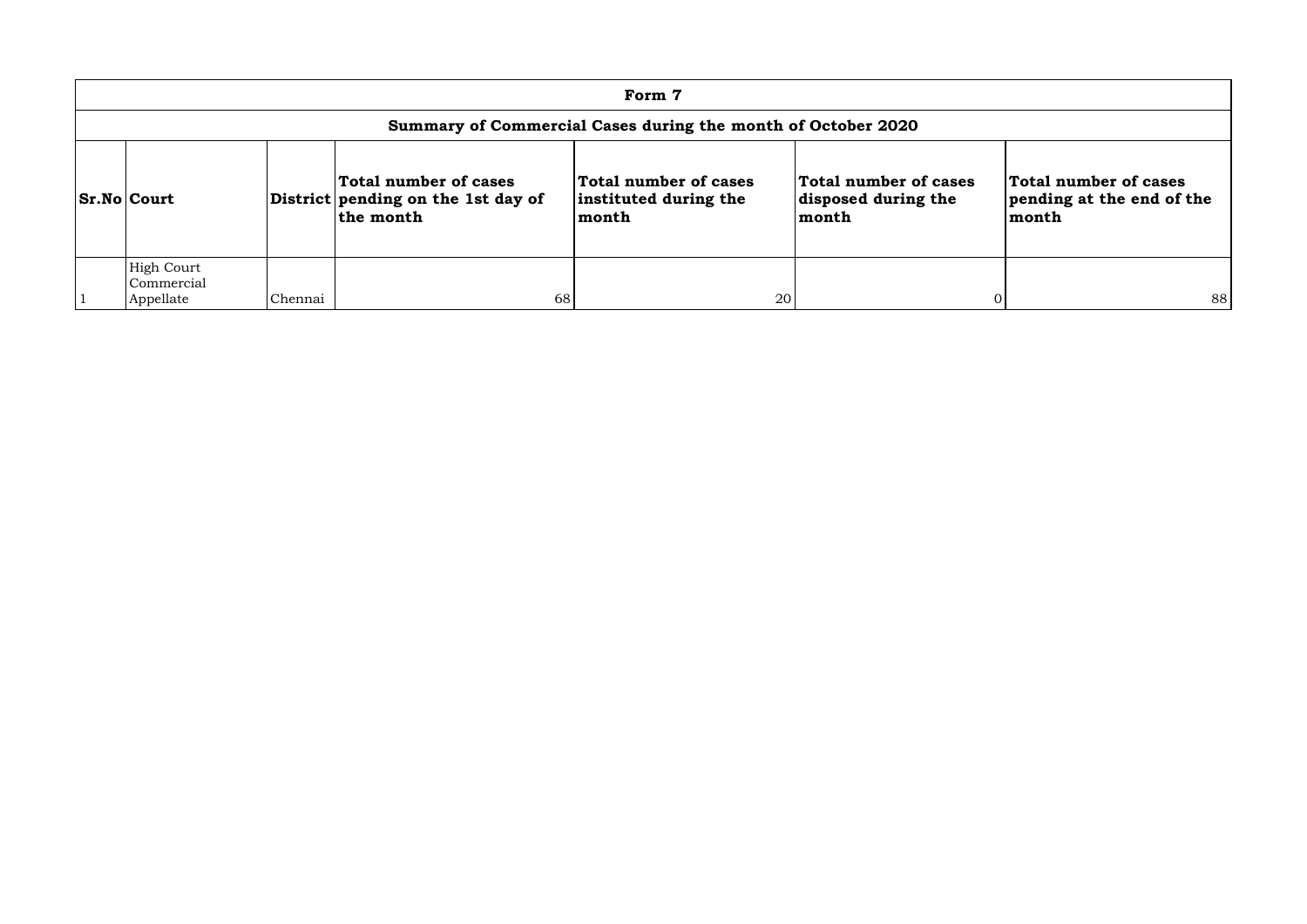# **OCTOBER 2020 COMMERCIAL APPELLATE DIVISION OF MADURAI BENCH OF MADRAS HIGH COURT**

|                                                               |                                                           |  |                                               | Form 1 |                                                             |                                      |                         |                       |  |  |  |
|---------------------------------------------------------------|-----------------------------------------------------------|--|-----------------------------------------------|--------|-------------------------------------------------------------|--------------------------------------|-------------------------|-----------------------|--|--|--|
| List of cases e-filed/e-mail during the month of October 2020 |                                                           |  |                                               |        |                                                             |                                      |                         |                       |  |  |  |
| $ Sr.No $ Court                                               | $\left \text{District}\right _{\text{No.}}^{\text{Case}}$ |  | Petitioner Name Vs.<br><b>Respondent Name</b> |        | <b>Advocate Mobile</b><br>$ {\bf Advocate} \text{Number} \$ | <b>Advocate E-</b><br><b>mail Id</b> | Date of<br>Registration | $\mathbf{Da}$<br>fili |  |  |  |
| Madurai<br>Bench                                              | Madurai NIL                                               |  | <b>NIL</b>                                    | NIL    | <b>NIL</b>                                                  | <b>NIL</b>                           | NIL                     | NIL                   |  |  |  |

| Date of<br>Registration | Date of e-<br>filing |
|-------------------------|----------------------|
| NIL                     | NH.                  |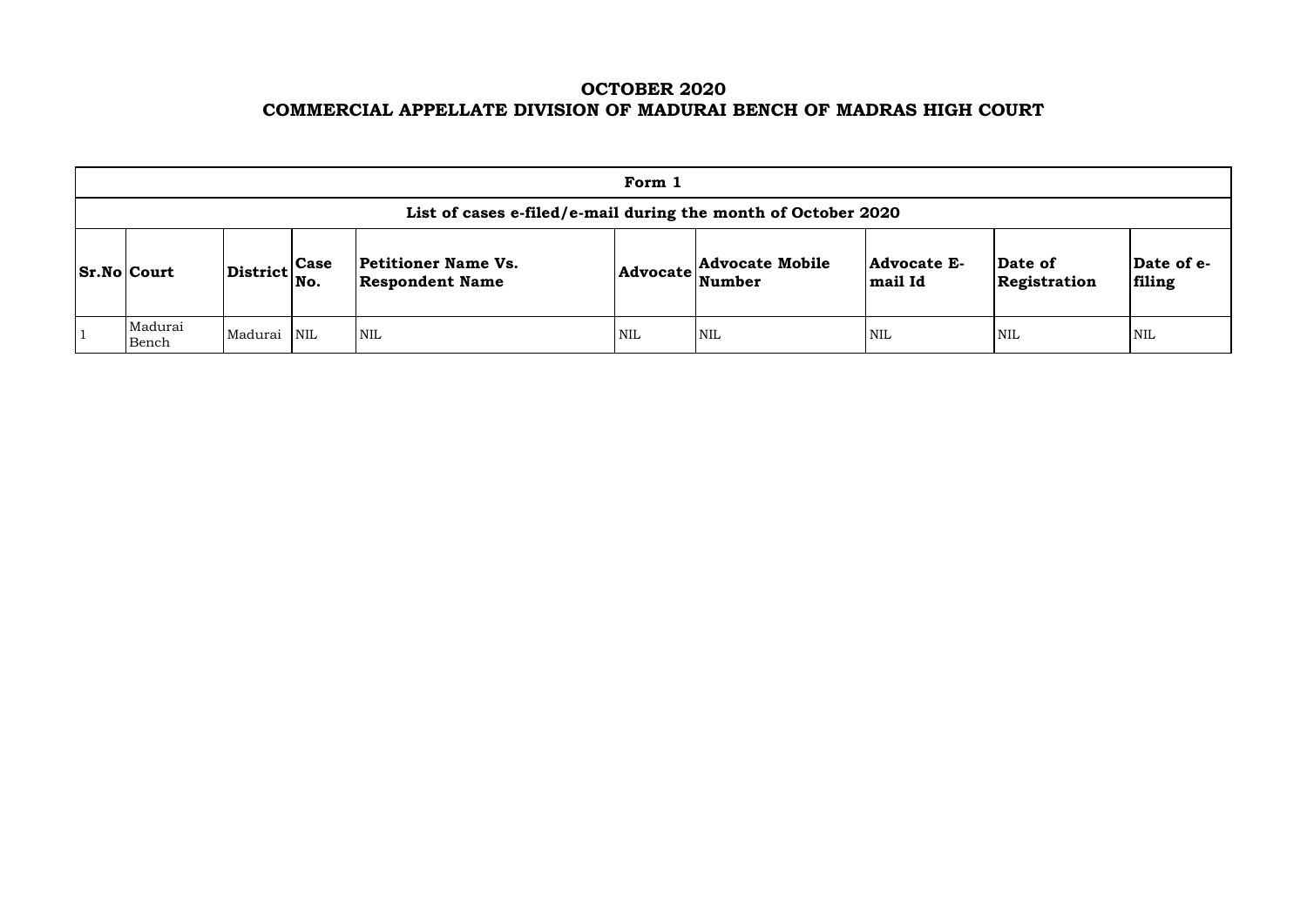| Form 2                                                                                   |         |                   |                                                      |            |                         |                       |  |  |  |  |
|------------------------------------------------------------------------------------------|---------|-------------------|------------------------------------------------------|------------|-------------------------|-----------------------|--|--|--|--|
| List of cases in which e-payment of Court fees was made during the month of October 2020 |         |                   |                                                      |            |                         |                       |  |  |  |  |
| <b>Sr.No Court</b>                                                                       |         | District Case No. | <b>Petitioner Name Vs. Respondent</b><br><b>Name</b> | Advocate   | Date of<br>Registration | Date o<br><b>Fees</b> |  |  |  |  |
| Madurai Bench                                                                            | Madurai | <b>NIL</b>        | <b>NIL</b>                                           | <b>NIL</b> | <b>NIL</b>              | NIL                   |  |  |  |  |

### **Date of e-payment of Court Fees**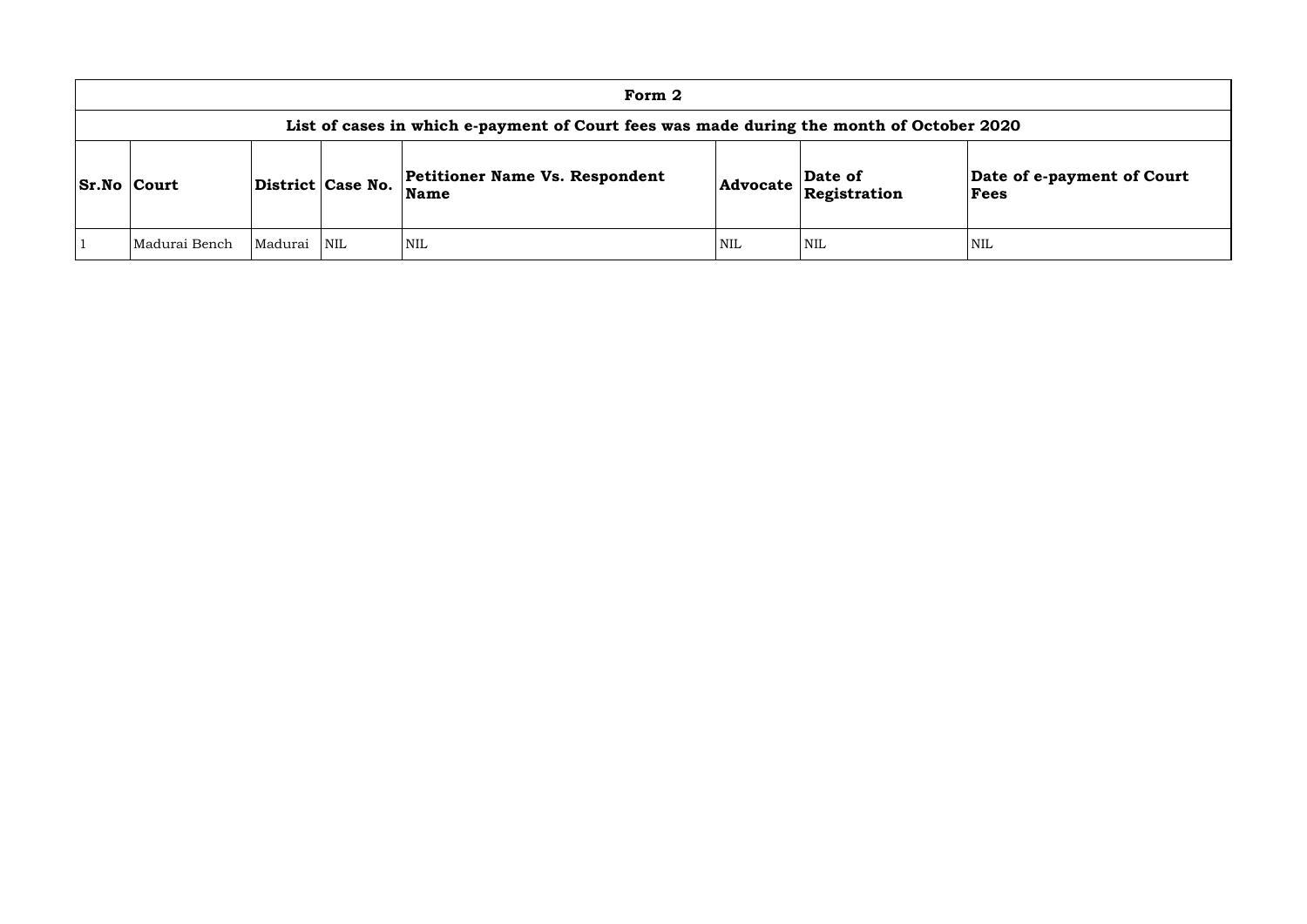### **of Electronic Service of Process**

|                    |               |             |                   | Form 3                                                                                                |            |                                                                                                           |                                   |
|--------------------|---------------|-------------|-------------------|-------------------------------------------------------------------------------------------------------|------------|-----------------------------------------------------------------------------------------------------------|-----------------------------------|
|                    |               |             |                   | List of cases in which Electronic Service of Process has taken place during the month of October 2020 |            |                                                                                                           |                                   |
| <b>Sr.No Court</b> |               |             | District Case No. | <b>Petitioner Name Vs. Respondent</b><br>Name                                                         |            | $\left $ Advocate $\left  \begin{array}{l} \textbf{Date of} \\ \textbf{Resistration} \end{array} \right $ | Date of Electro<br><b>Process</b> |
|                    | Madurai Bench | Madurai NIL |                   | <b>NIL</b>                                                                                            | <b>NIL</b> | <b>NIL</b>                                                                                                | <b>NIL</b>                        |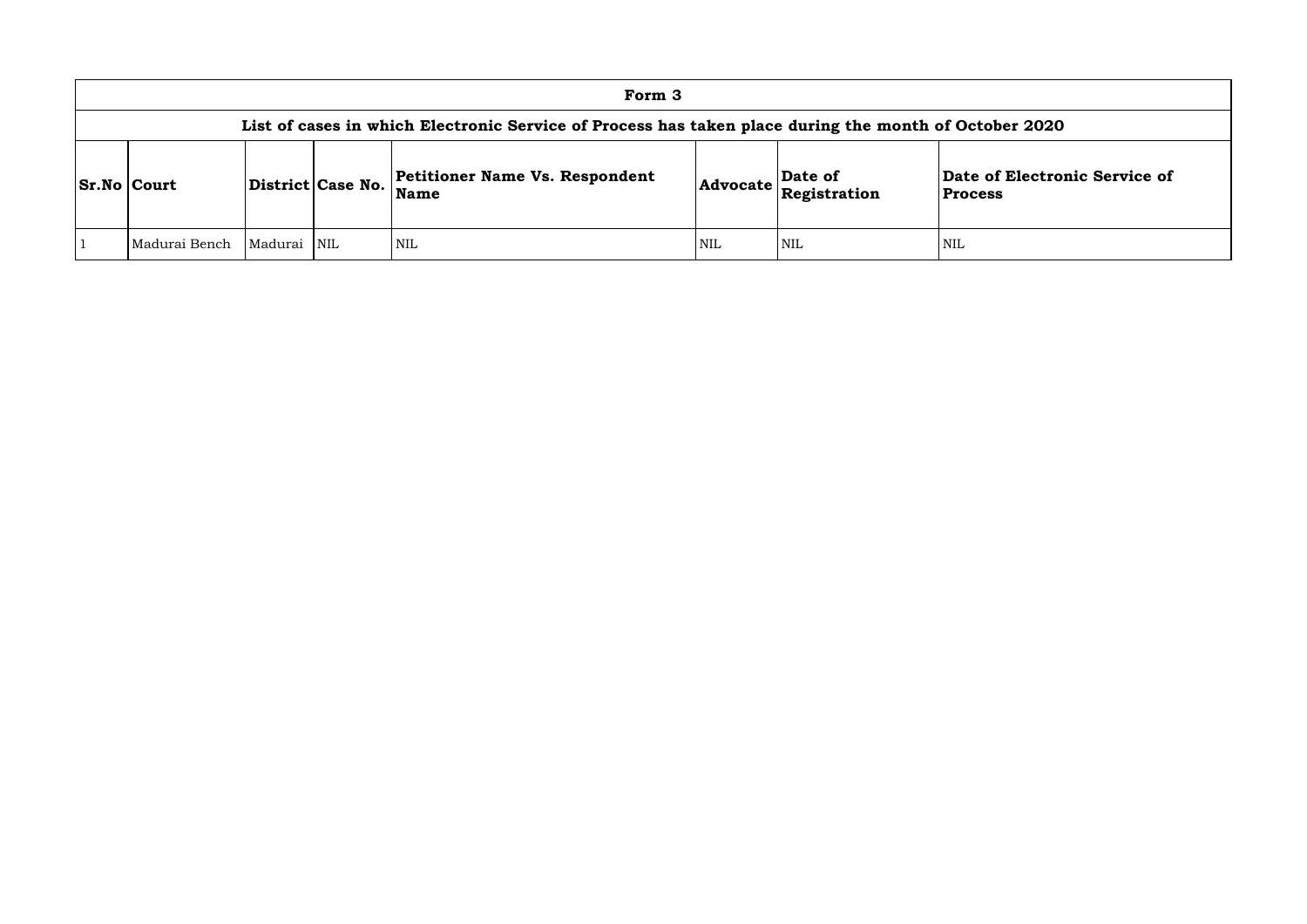| Form 4       |                                                                                |                 |            |            |                  |                                      |  |  |  |  |  |
|--------------|--------------------------------------------------------------------------------|-----------------|------------|------------|------------------|--------------------------------------|--|--|--|--|--|
|              | List of total no. of cases randomly allocated during the month of October 2020 |                 |            |            |                  |                                      |  |  |  |  |  |
| <b>Sr.No</b> | Court                                                                          | <b>District</b> | Court Name | Court No.  | <b>Case Type</b> | <b>Case Count (No. of cases rand</b> |  |  |  |  |  |
|              | Madurai Bench                                                                  | Madurai         | <b>NIL</b> | <b>NIL</b> | <b>NIL</b>       | <b>NIL</b>                           |  |  |  |  |  |

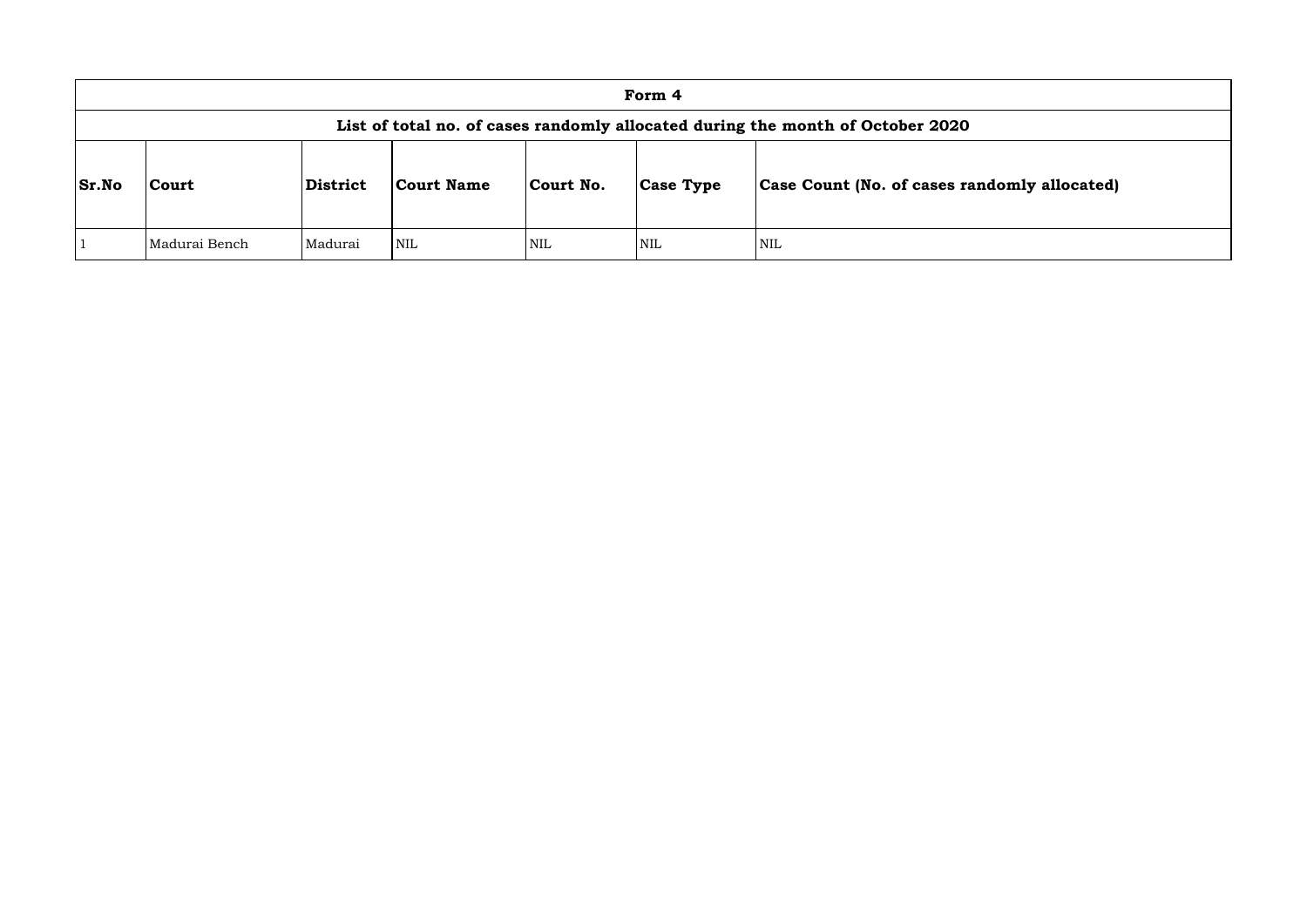|                                                                                          |                |                   | Form 5                                        |                 |                         |                             |  |  |  |  |
|------------------------------------------------------------------------------------------|----------------|-------------------|-----------------------------------------------|-----------------|-------------------------|-----------------------------|--|--|--|--|
| List of cases in which Case Management Hearing was held during the month of October 2020 |                |                   |                                               |                 |                         |                             |  |  |  |  |
| <b>Sr.No Court</b>                                                                       |                | District Case No. | Petitioner Name Vs. Respondent<br><b>Name</b> | <b>Advocate</b> | Date of<br>Registration | Date of <b>C</b><br>Hearing |  |  |  |  |
| Madurai Bench                                                                            | <b>Madurai</b> | <b>NIL</b>        | <b>NIL</b>                                    | <b>NIL</b>      | <b>NIL</b>              | NIL                         |  |  |  |  |

**e of Case Management** ring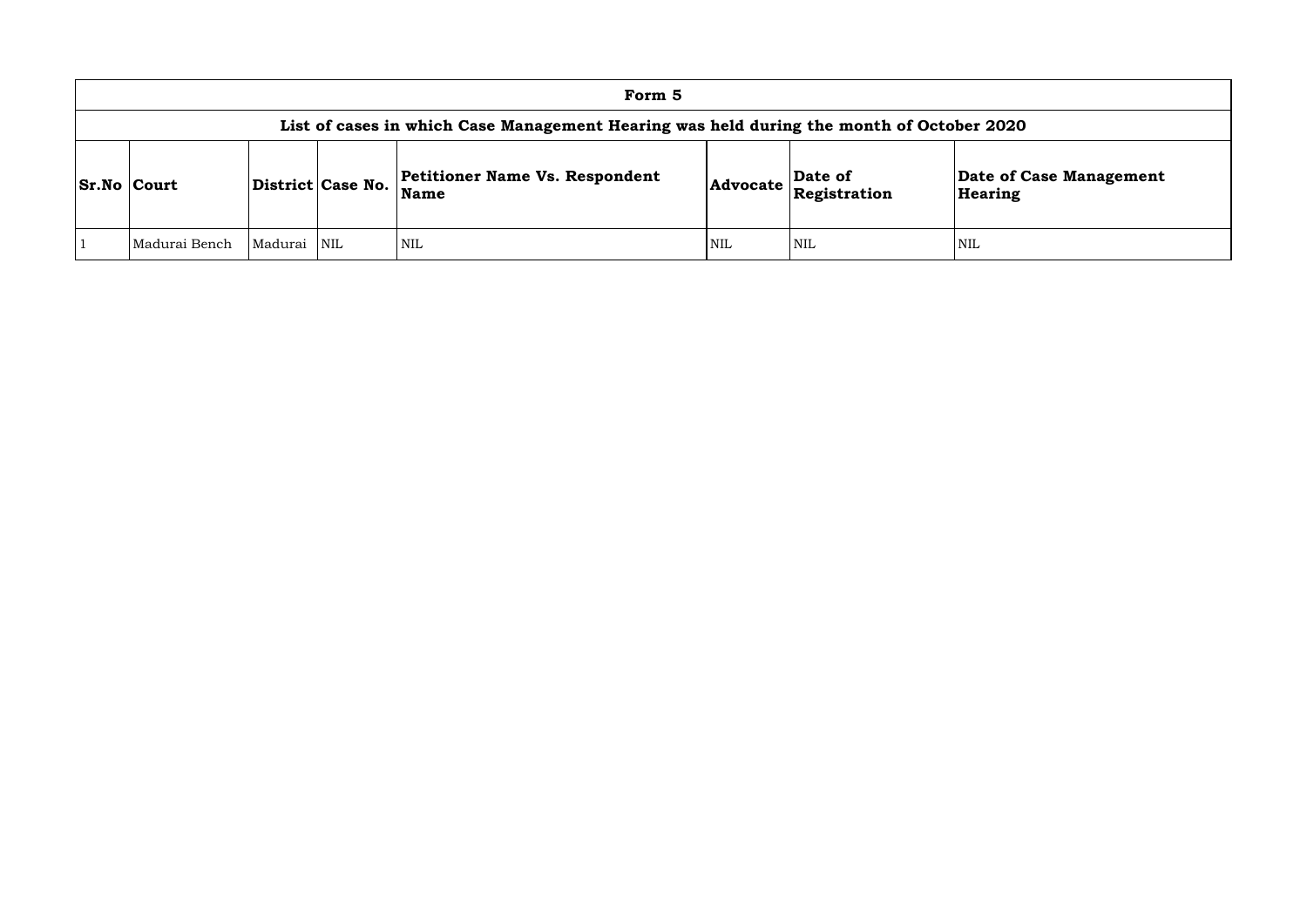|                    | Form 6                                                               |                |                                      |                                                 |                |                             |                                                                                                                                                   |                                |                               |                                                |                                        |                                                                                        |                                     |
|--------------------|----------------------------------------------------------------------|----------------|--------------------------------------|-------------------------------------------------|----------------|-----------------------------|---------------------------------------------------------------------------------------------------------------------------------------------------|--------------------------------|-------------------------------|------------------------------------------------|----------------------------------------|----------------------------------------------------------------------------------------|-------------------------------------|
|                    | Contested commercial cases disposed during the month of October 2020 |                |                                      |                                                 |                |                             |                                                                                                                                                   |                                |                               |                                                |                                        |                                                                                        |                                     |
| Sr.N <br>$\bullet$ | <b>Court</b>                                                         | <b>Distric</b> | $\operatorname{\sf Cas}$<br>e<br>No. | Petitioner<br>Name Vs.<br>Responden e<br>t Name | <b>Advocat</b> | Date of<br>Registratio<br>n | <b>Whether</b><br>Urgent<br><b>Relief was</b><br> sought<br>and Pre-<br>Institutio<br>n<br><b>Mediation</b><br>did not<br>take place<br> (Yes/No) | Date of<br><b>Decisio</b><br>n | <b>Days</b><br>for<br>disposa | <b>Nature of Disposal</b><br>Contested/Settled | Date of<br>executio<br>n of<br> decree | Number<br>of days<br>for<br>executio<br>n of<br>decree<br>from date<br> of<br>decision | Act<br><b>Sectio</b><br>$\mathbf n$ |
|                    | Madura<br>i Bench                                                    | Madurai NIL    |                                      | <b>NIL</b>                                      | <b>NIL</b>     | <b>NIL</b>                  | <b>NIL</b>                                                                                                                                        | <b>NIL</b>                     | <b>NIL</b>                    | NIL                                            | <b>NIL</b>                             | NIL                                                                                    | <b>NIL</b>                          |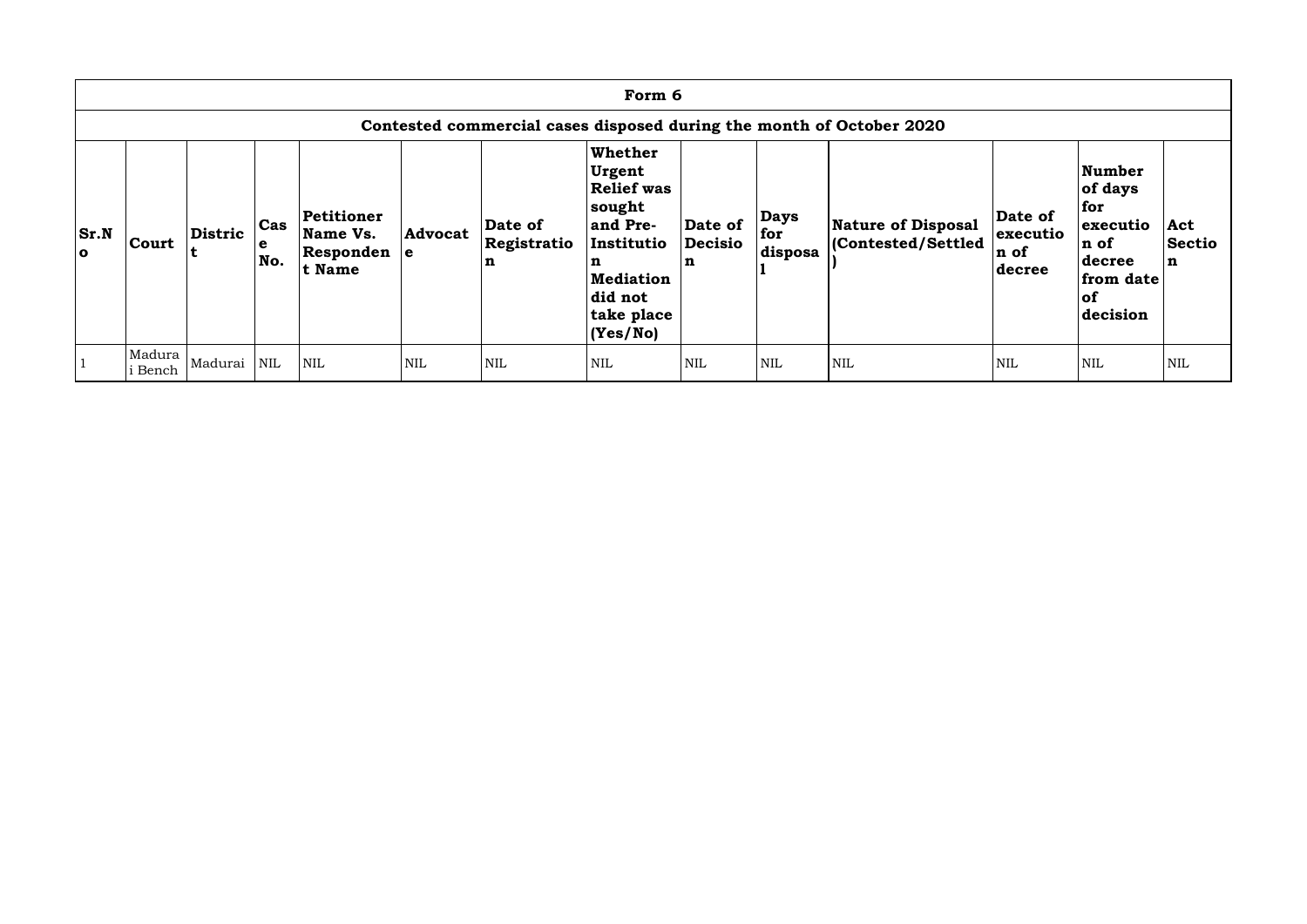| Form 7                                                       |          |                                                                 |                                                      |                                                       |                                                             |  |  |  |  |
|--------------------------------------------------------------|----------|-----------------------------------------------------------------|------------------------------------------------------|-------------------------------------------------------|-------------------------------------------------------------|--|--|--|--|
| Summary of Commercial Cases during the month of October 2020 |          |                                                                 |                                                      |                                                       |                                                             |  |  |  |  |
| <b>Sr.No Court</b>                                           | District | Total number of cases<br>pending on the 1st day of<br>the month | Total number of cases<br>instituted during the month | Total number of cases<br>disposed during the<br>month | Total number of<br>cases pending at the<br>end of the month |  |  |  |  |
| Madurai Bench                                                | Madurai  | 11                                                              |                                                      |                                                       | T T                                                         |  |  |  |  |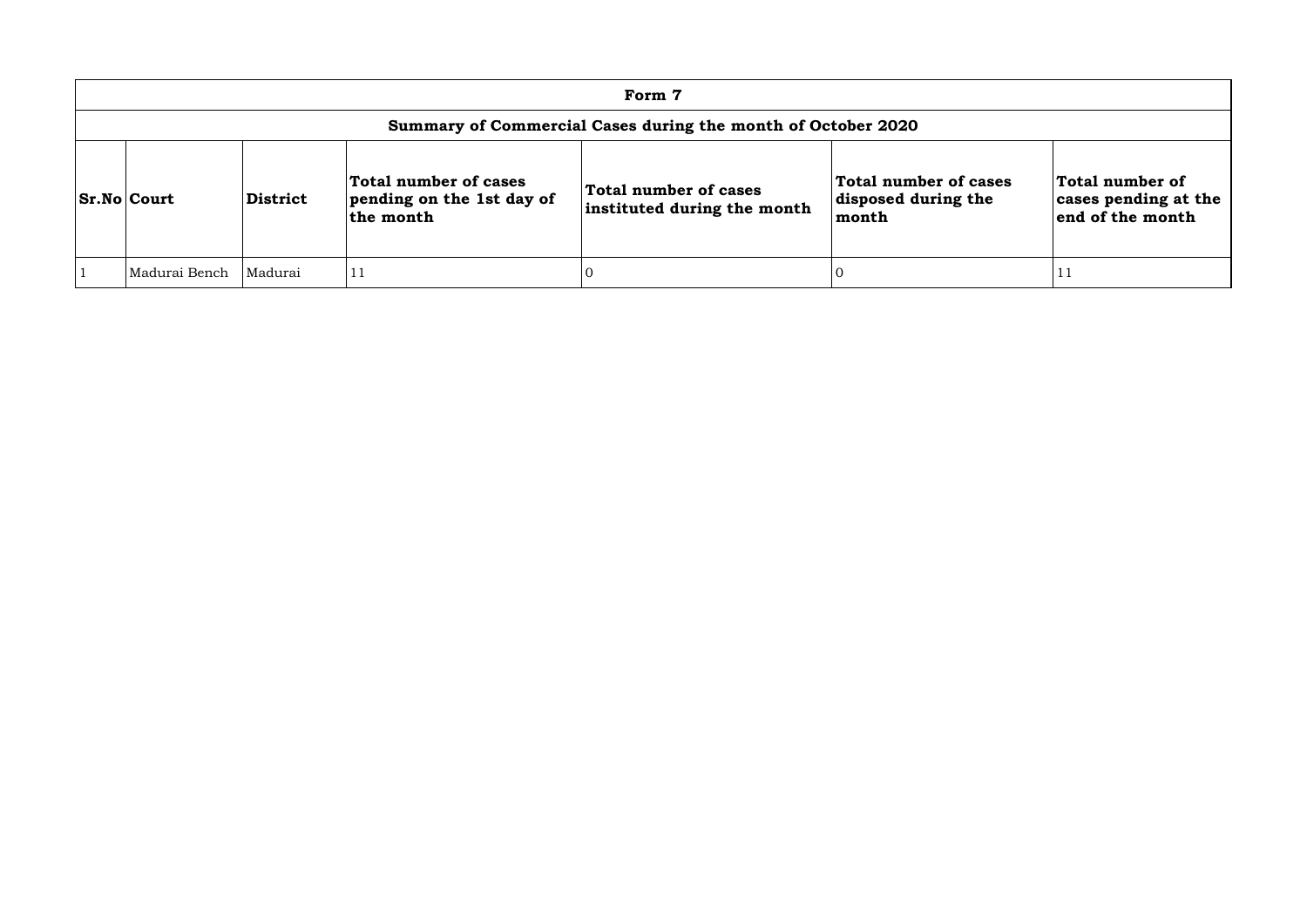# **OCTOBER 2020 COMMERCIAL DIVISION OF MADRAS HIGH COURT**

|                                                                                                                 | Form 1                                                        |          |                                            |                                                |                                 |                     |                               |  |           |  |  |  |
|-----------------------------------------------------------------------------------------------------------------|---------------------------------------------------------------|----------|--------------------------------------------|------------------------------------------------|---------------------------------|---------------------|-------------------------------|--|-----------|--|--|--|
|                                                                                                                 | List of cases e-filed/e-mail during the month of October 2020 |          |                                            |                                                |                                 |                     |                               |  |           |  |  |  |
| Case<br><b>Petitioner Name Vs.</b><br><b>Sr.No</b><br><b>District</b><br>Court<br>No.<br><b>Respondent Name</b> |                                                               | Advocate | <b>Advocate</b><br>Mobile<br><b>Number</b> | <b>Advocate E-mail Id</b>                      | Date of<br>Registration         | Date of<br>e-filing |                               |  |           |  |  |  |
|                                                                                                                 | Madras                                                        |          |                                            | P1-S.J.Suryah<br>(A.K.A.S.Justin Selvaraj) Vs. | 1.M/S.Roshan<br>Balasubramanian |                     |                               |  |           |  |  |  |
|                                                                                                                 | High                                                          |          | <b>CS</b>                                  | R1-S.S.Chalravarthy R2-                        | 2.A.S. Bhargav Nath VS.         | 044-                |                               |  |           |  |  |  |
|                                                                                                                 | Court                                                         |          | Chennai 282/2020                           | Fakrudeen Ali(A.K.Raahul)                      | 1.M/S.AAV Partners              | 28555553            | abdulhameedattorney@gmail.com |  | 9.10.2020 |  |  |  |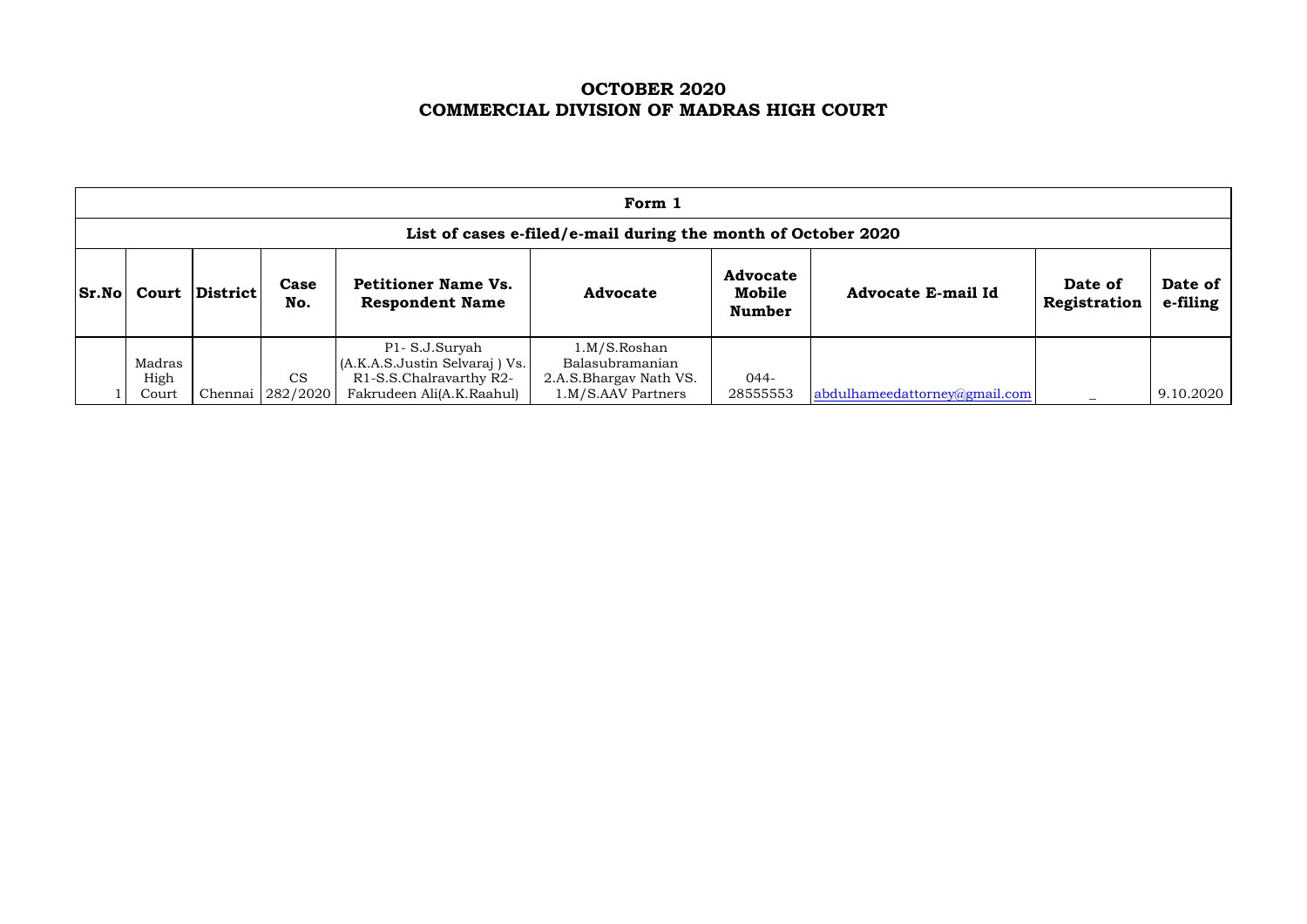| Form 2                      |         |                       |                                                                                                                                                                                                                      |                                                                                                                                 |                         |                                           |  |  |  |  |
|-----------------------------|---------|-----------------------|----------------------------------------------------------------------------------------------------------------------------------------------------------------------------------------------------------------------|---------------------------------------------------------------------------------------------------------------------------------|-------------------------|-------------------------------------------|--|--|--|--|
|                             |         |                       | List of cases in which e-payment of Court fees was made during the month of October 2020                                                                                                                             |                                                                                                                                 |                         |                                           |  |  |  |  |
| <b>Sr.No Court</b>          |         | District Case No.     | <b>Petitioner Name Vs. Respondent</b><br><b>Name</b>                                                                                                                                                                 | <b>Advocate</b>                                                                                                                 | Date of<br>Registration | Date of e-payment of<br><b>Court Fees</b> |  |  |  |  |
| Madras<br>High<br>Court     | Chennai | <b>CS</b><br>252/2020 | P1- M/S.Kaleesuwari Refinery Pvt.Ltd., Vs. R1-<br>M/S.V.Manjunatha Agro Tech.Co                                                                                                                                      | 1.M/S.Vijayan Subramanian<br>2.M.V.Bhaskar 3.A.Murali Vs. 1.<br>M/S.M.S.Bharath 2.K.Premchandar<br>3.L.Ramprasad                | 28/09/2020              | 25/09/2020                                |  |  |  |  |
| Madras<br>High<br>$2$ Court | Chennai | <b>CS</b><br>254/2020 | P1-M/S.Apex Laboratories Pvt.Ltd Vs. R1-Axis<br>Life Science                                                                                                                                                         | 1.M/S.R.Sathish Kumar 2.G.Ramji<br>3.R.Gopika                                                                                   | 03-09-2020              | 14/09/2020                                |  |  |  |  |
| Madras<br>High<br>3 Court   | Chennai | <b>CS</b><br>255/2020 | P1-T.G.Arumugam Vs. R1-T.G.Hari Gopal R2-<br>T.S.Ganesan                                                                                                                                                             | 1.M/S.Rajesh Ramanathan 2. A.S.Sri<br>Raman 3.S.Diwakar VS. 1.M/S.C.Daniel<br>2. Gladys Daniel 3.V. Revathy                     | 15/09/2020              | 14/09/2020                                |  |  |  |  |
| Madras<br>High<br>$4$ Court | Chennai | <b>CS</b><br>258/2020 | P1-E-Merge Tech Global Services (P) Ltd., Vs.<br>R1-M.R.Vidhyasagar R2- Data Solve Analytics<br>Pvt.Ltd.,                                                                                                            | 1.M/S.Sarvabhauman Associates.<br>2.S.Prasath 3.K.Akhila 4.R.Advaidh<br>Nelakanttan                                             | 02-09-2020              | 27/09/2020                                |  |  |  |  |
| Madras<br>High<br>5 Court   | Chennai | <b>CS</b><br>253/2020 | P1-M/S.Sun Network Pvt.Ltd., R1-MX Media<br>and Entertainment Pte.Ltd.,                                                                                                                                              | 1.M/S.M.Sneha 2.M.A.Vimal Mohan<br>3.V.Dinesh Raja Vs. 1. M/S.<br>A.K.Raghavulu 2. A.R.Pradeep                                  | 23/09/2020              | 18/09/2020                                |  |  |  |  |
| Madras<br>High<br>6 Court   | Chennai | <b>CS</b><br>260/2020 | P1-Ghanshyam Hemdev VS. R1-Narne<br>Srinivasa Rao                                                                                                                                                                    | 1.M/S.K.Hari Shankar 2.Srinath<br>Sridevan 3.T.K.Bhaskar                                                                        |                         |                                           |  |  |  |  |
| Madras<br>High<br>$7$ Court | Chennai | <b>CS</b><br>262/2020 | P1-M/S.Sree Devi Video Corporation VS. R1-<br>M/S.TKP Pictures R2-M/S.Vijaya Colour<br>Laboratory R3-B. Thenmozhi                                                                                                    | 1.M/S.K.Hari Shankar 2.Srinath<br>Sridevan 3.T.K.Bhaskar                                                                        |                         |                                           |  |  |  |  |
| Madras<br>High<br>8 Court   | Chennai | <b>CS</b><br>264/2020 | P1-Abirami Mega Mall Pvt.Ltd., Vs. R1-Clap<br>Board Production R2-Vansan Movies R3- YSR<br>Films Pte .Ltd.,                                                                                                          | 1.M/S. Arun.C.Mohan 2.Vasundhara<br>Arun 3.Brinda Mohan Vs.<br>1.M/S.Vijayan Subramanian<br>2.M.V.Bhaskar 3.A.Murali            | 01-10-2020              | 30/09/2020                                |  |  |  |  |
| Madras<br>High<br>9 Court   | Chennai | <b>CS</b><br>265/2020 | P1-Wajilam Exports (Singapore) Pte.Ltd., Vs.<br>R1-Owners and Parties Interested in the Vessel<br>M V Eagle                                                                                                          | 1.M/S.S.Raghunathan 2.R.Sahana<br>3. Sharanya Vaidhyanathan Vs.<br>1.M/S.Deepika Murali 2.Karthik<br>Sundaram 3.Aswini.S        |                         |                                           |  |  |  |  |
| Madras<br>High<br>10 Court  | Chennai | <b>CS</b><br>266/2020 | P1-Reddy Veeranna Investments Pvt.Ltd., P2-<br>Mr.Reddy Veranna P3-Mrs.Suguna Reddy Vs.<br>R1-IIFL Income Opportunities Fund Series II<br>R2-Beacon Trusteeship Limited., R3-Manyata<br>Developers Private Limited., | 1.M/S.Rohini Ravikumar 2.Mahesh<br>Kumar.S 3.Ayush Agarwala Vs. 1.<br>R.Palaniandavan 2.Arun Karthik Mohan<br>3.S.Manisha Bohra | $ 07 - 10 - 2020$       | 06-10-2020                                |  |  |  |  |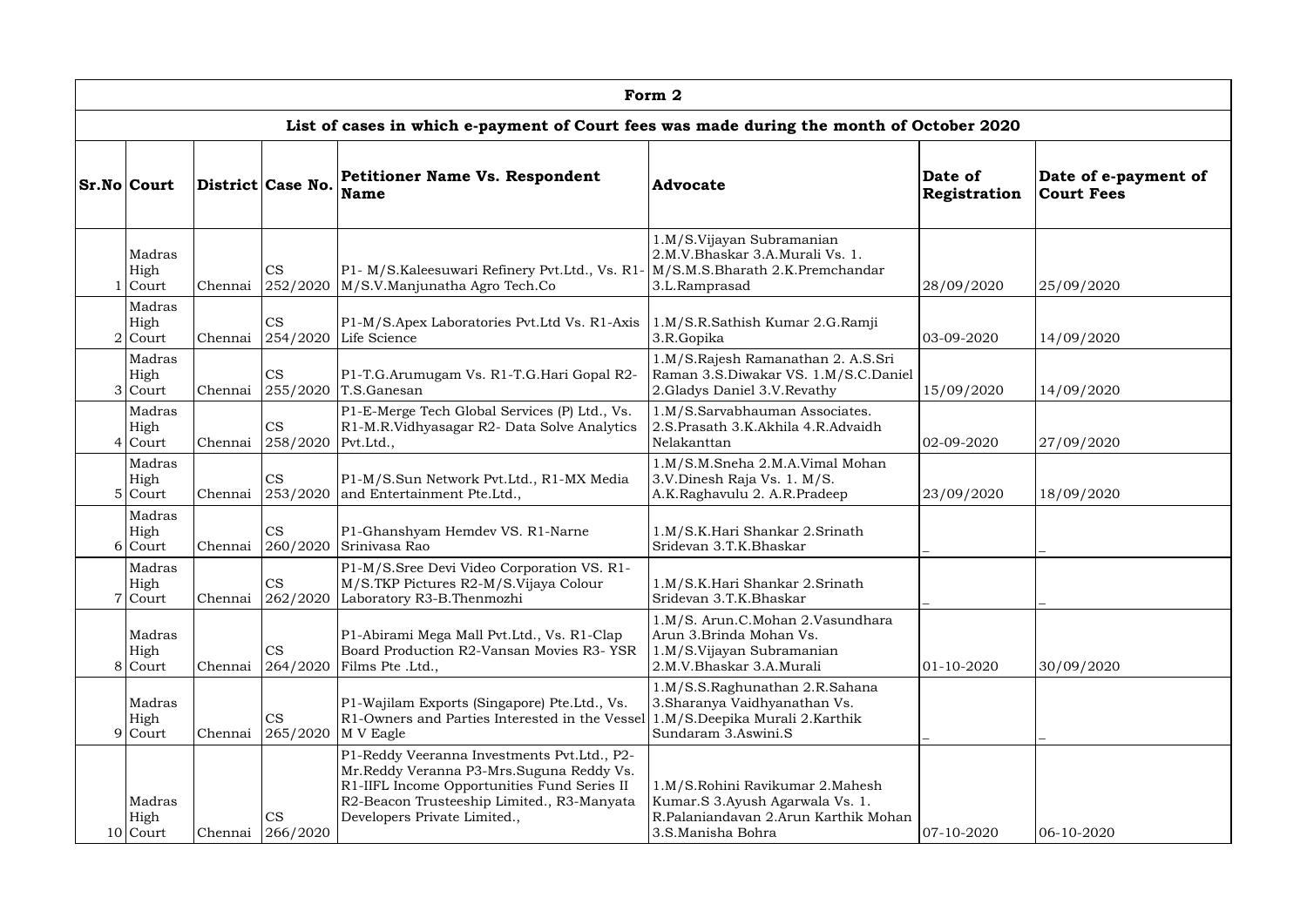|                              |         |                       |                                                                                                                                                                                        | Form 2                                                           |                         |                                           |
|------------------------------|---------|-----------------------|----------------------------------------------------------------------------------------------------------------------------------------------------------------------------------------|------------------------------------------------------------------|-------------------------|-------------------------------------------|
|                              |         |                       | List of cases in which e-payment of Court fees was made during the month of October 2020                                                                                               |                                                                  |                         |                                           |
| <b>Sr.No Court</b>           |         | District Case No.     | <b>Petitioner Name Vs. Respondent</b><br><b>Name</b>                                                                                                                                   | <b>Advocate</b>                                                  | Date of<br>Registration | Date of e-payment of<br><b>Court Fees</b> |
| Madras<br>High<br>$11$ Court | Chennai | CS<br>270/2020        | P1-M/S.Thalapakatti Naidu Anandha Vilas<br>Biriyani Hotel Vs. R1-Thalapakattu Biriyani,<br>Kumbakonam.                                                                                 | 1.M/S.Vijayan Subramanian<br>2.M.V.Bhaskar 3.A.Murali            |                         |                                           |
| Madras<br>High<br>$12$ Court | Chennai | <b>CS</b><br>271/2020 | P1-M/S.Thalapakatti Naidu Anandha Vilas<br>Biriyani Hotel Vs. R1-Thalapakattu Biriyani,<br>Poonamalle, Ch-56.                                                                          | 1.M/S.Vijayan Subramanian<br>2.M.V.Bhaskar 3.A.Murali            |                         |                                           |
| Madras<br>High<br>13 Court   | Chennai | <b>CS</b><br>272/2020 | P1-M/S.Thalapakatti Naidu Anandha Vilas<br>Biriyani Hotel Vs. R1-SS Thalapakatti Briyani,<br>Kothanur Post, Bangalore-560077.                                                          | 1.M/S.Vijayan Subramanian<br>2.M.V.Bhaskar 3.A.Murali            |                         |                                           |
| Madras<br>High<br>$14$ Court | Chennai | <b>CS</b><br>273/2020 | P1-M/S.Thalapakatti Naidu Anandha Vilas<br>Biriyani Hotel Vs. R1-Thalapakattu Biriyani<br>and Fast Food, C.I.T.Nagar, Ch-35                                                            | 1.M/S.Vijayan Subramanian<br>2.M.V.Bhaskar 3.A.Murali            |                         |                                           |
| Madras<br>High<br>$15$ Court | Chennai | <b>CS</b><br>275/2020 | P1-M/S.Thalapakatti Naidu Anandha Vilas<br>Biriyani Hotel Vs. R1-Thalapakattu Biriyani<br>Poonamalle High Road, Iyyappanthangal, Ch-<br>56.                                            | 1.M/S.Vijayan Subramanian<br>2.M.V.Bhaskar 3.A.Murali            |                         |                                           |
| Madras<br>High<br>16 Court   | Chennai | <b>CS</b><br>274/2020 | P1-Zee Entertainment Enterprises Ltd., Vs.<br>R1-Bharath Sanchar Nigam Ltd., R2-<br>Mahanagar Telephone Nigam Ltd., R3-<br>Bharathi Airtel Ltd., and 39 other Respondents 3.S. Karthik | 1.M/S. Arun.C.Mohan 2.Brinda Mohan                               | 07-10-2020              | 05-10-2020                                |
| Madras<br>High<br>$17$ Court | Chennai | <b>CS</b><br>279/2020 | P1-ZEE Entertainment Enterprises Ltd., Vs.<br>R1-Bharath Sanchar Nigam Ltd., R2-<br>Mahanagar Telephone Nigam Ltd., R3-<br>Bharathi Airtel Ltd., and 39 other Respondents              | 1.M/S.Arun. C.Mohan 2.Brinda Mohan<br>3.S.Karthick               | 07-10-2020              | 05-10-2020                                |
| Madras<br>High<br>18 Court   | Chennai | CS<br>277/2020        | P1-A.D.Padmasingh Issac P2-M/S.AAchi<br>Masala Foods Pvt.Ltd., Vs. R1-K.Periandavar                                                                                                    | 1.M/S.C.Daniel 2.Gladys Daniel                                   | 30/09/2020              | 22/09/2020                                |
| Madras<br>High<br>19 Court   | Chennai | <b>CS</b><br>278/2020 | P1-A.D.Padmasingh Issac P2-M/S.AAchi<br>Masala Foods Pvt.Ltd., Vs. R1-D.Raja Singh                                                                                                     | 1.M/S.C.Daniel 2.Gladys Daniel                                   | 28/09/2020              | 25/09/2020                                |
| Madras<br>High<br>20 Court   | Chennai | CS                    | P1-M/S.Kaleesuwari Refinery pvt.ltd., Vs. R1-<br>280/2020 M/S.Abi and Co.                                                                                                              | 1.M/S.Vijayan Subramanian<br>2.M.V.Bhaskar 3.A.Murali            | 16/09/2020              | 15/09/2020                                |
| Madras<br>$21$ High          | Chennai | <b>CS</b>             | P1- S.J.Suryah (A.K.A.S.Justin Selvaraj) Vs.<br>282/2020   R1-S.S.Chalravarthy R2-Fakrudeen                                                                                            | 1.M/S.Roshan Balasubramanian<br>2.A.S.Bhargav Nath VS. 1.M/S.AAV |                         |                                           |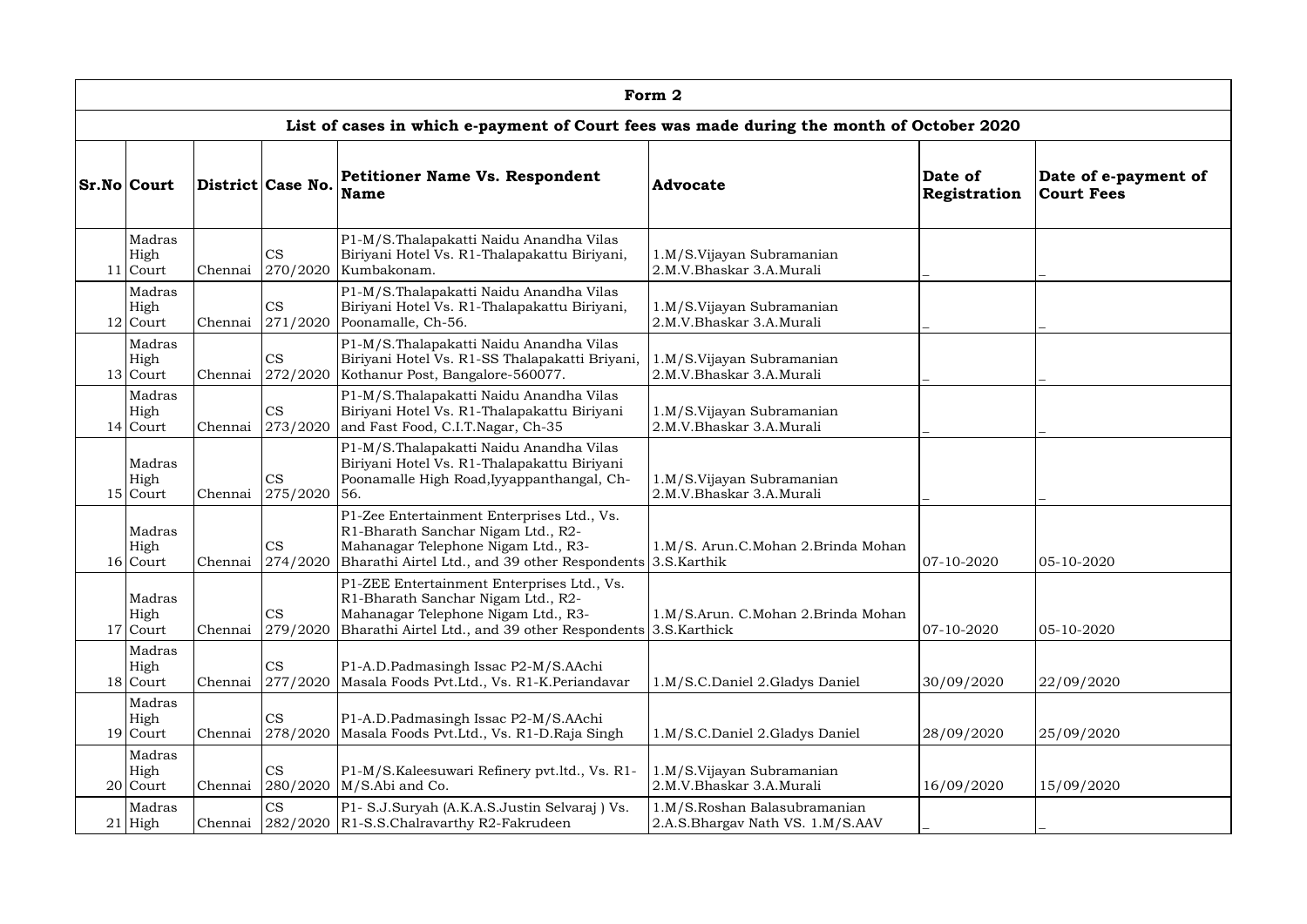| Form 2                                                                                   |         |                       |                                                                                     |                                                                      |                         |                                           |  |  |  |  |
|------------------------------------------------------------------------------------------|---------|-----------------------|-------------------------------------------------------------------------------------|----------------------------------------------------------------------|-------------------------|-------------------------------------------|--|--|--|--|
| List of cases in which e-payment of Court fees was made during the month of October 2020 |         |                       |                                                                                     |                                                                      |                         |                                           |  |  |  |  |
| <b>Sr.No Court</b>                                                                       |         | District Case No.     | Petitioner Name Vs. Respondent<br><b>Name</b>                                       | <b>Advocate</b>                                                      | Date of<br>Registration | Date of e-payment of<br><b>Court Fees</b> |  |  |  |  |
| Court                                                                                    |         |                       | Ali(A.K.Raahul)                                                                     | Partners                                                             |                         |                                           |  |  |  |  |
| Madras<br>High<br>$22$ Court                                                             | Chennai | <b>CS</b><br>283/2020 | P1-M/S.Sun TV Network Ltd., Vs. R1-Aditya<br>Music (INDIA) Pvt.Ltd.,                | 1.M/S.M.Sneha 2.M.A.Vimal Mohan<br>3.V.Dinesh Raja                   | 9789375583              | $\ $ ir.advocateoffice@gmail.com          |  |  |  |  |
| Madras<br>High<br>23 Court                                                               | Chennai | <b>CS</b>             | P1- M/S.V.N.C. Electrodes VS. R1- M/S. Royal<br>285/2020   Welding Wires Pvt. Ltd., | 1.M/S.Ram and Rajan Associates.,<br>2.T.K.Ramkumar 3.R.S.Varadarajan |                         |                                           |  |  |  |  |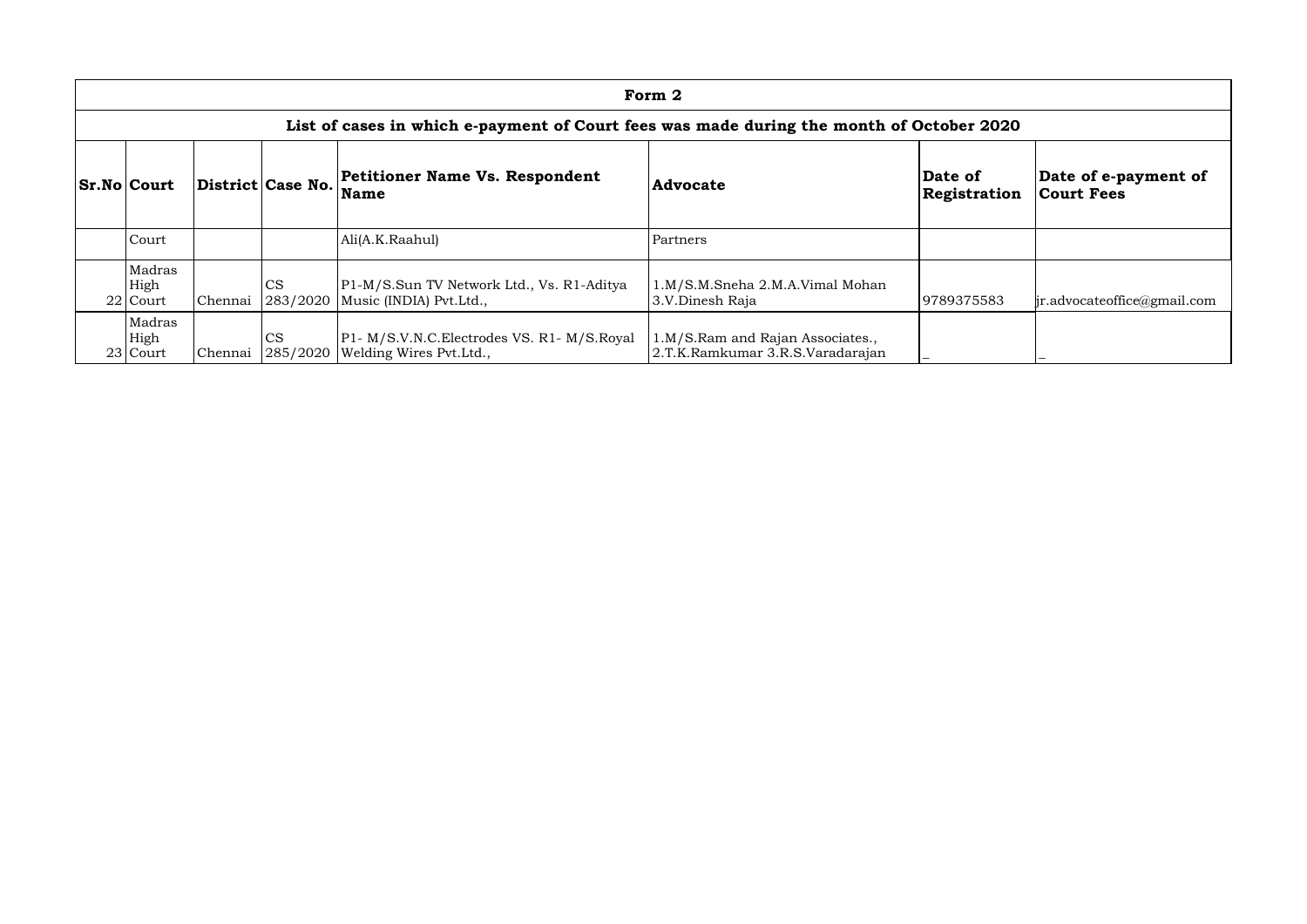### of Electronic Service of **Process**

| Form 3                                                                                                |         |     |                                               |                                            |     |                                      |  |  |  |  |
|-------------------------------------------------------------------------------------------------------|---------|-----|-----------------------------------------------|--------------------------------------------|-----|--------------------------------------|--|--|--|--|
| List of cases in which Electronic Service of Process has taken place during the month of October 2020 |         |     |                                               |                                            |     |                                      |  |  |  |  |
| $ Distribt $ Case<br><b>Sr.No Court</b><br>No.                                                        |         |     | Petitioner Name Vs. Respondent<br><b>Name</b> | Date of<br><b>Advocate</b><br>Registration |     | Date of Electronic<br><b>Process</b> |  |  |  |  |
| 1   Madras High Court                                                                                 | Chennai | NIL | <b>NIL</b>                                    | NIL                                        | NIL | <b>NIL</b>                           |  |  |  |  |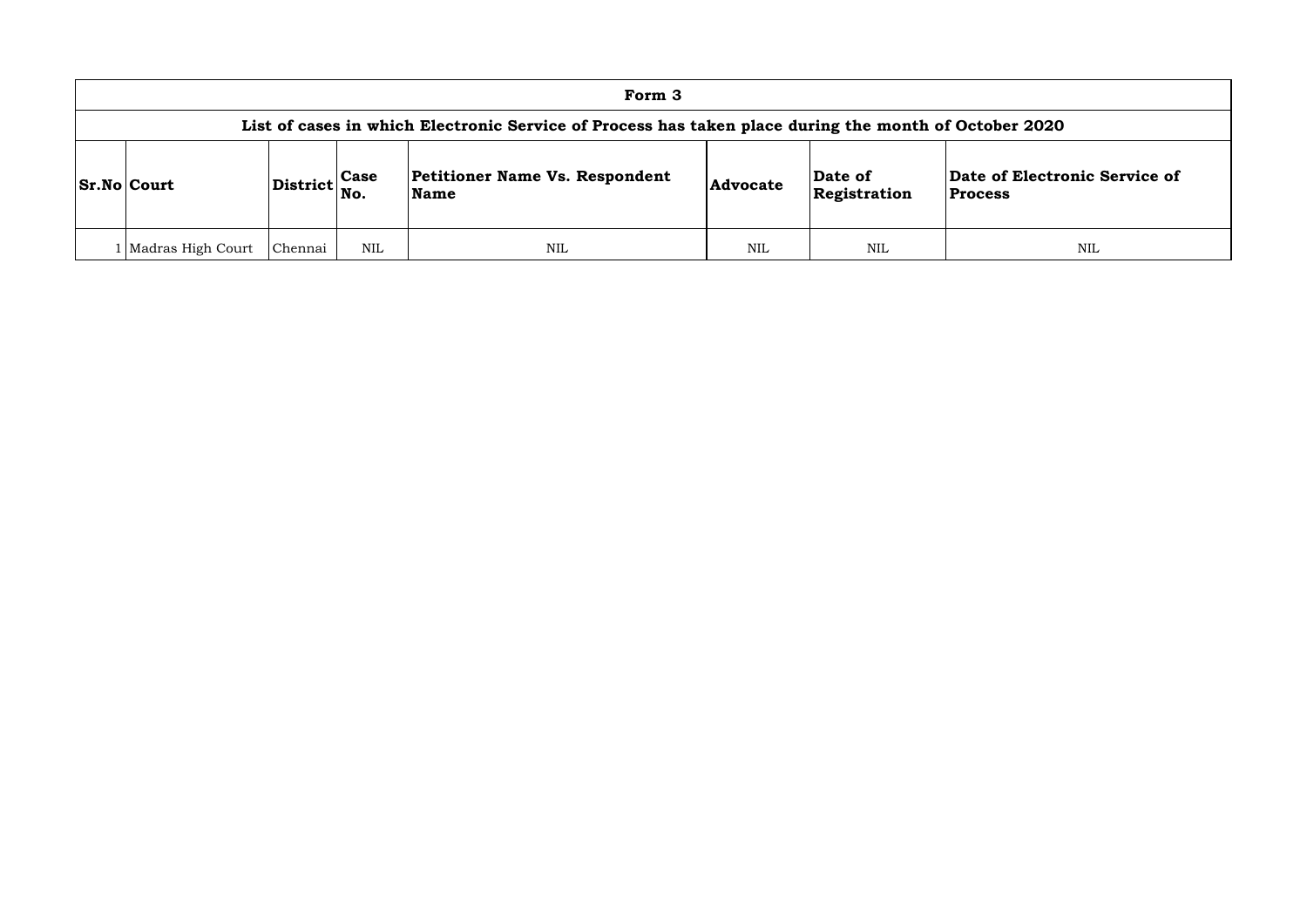## **Count (No. of cases randomly allocated)**

|              | Form 4                                                                         |          |                   |           |                  |                                                        |  |  |  |  |
|--------------|--------------------------------------------------------------------------------|----------|-------------------|-----------|------------------|--------------------------------------------------------|--|--|--|--|
|              | List of total no. of cases randomly allocated during the month of October 2020 |          |                   |           |                  |                                                        |  |  |  |  |
| <b>Sr.No</b> | <b>Court</b>                                                                   | District | <b>Court Name</b> | Court No. | <b>Case Type</b> | <b>Case Count (No. of cases randomly</b><br>allocated) |  |  |  |  |
|              | Madras High Court                                                              | Chennai  | Commercial        |           | Civil Suit       | 369                                                    |  |  |  |  |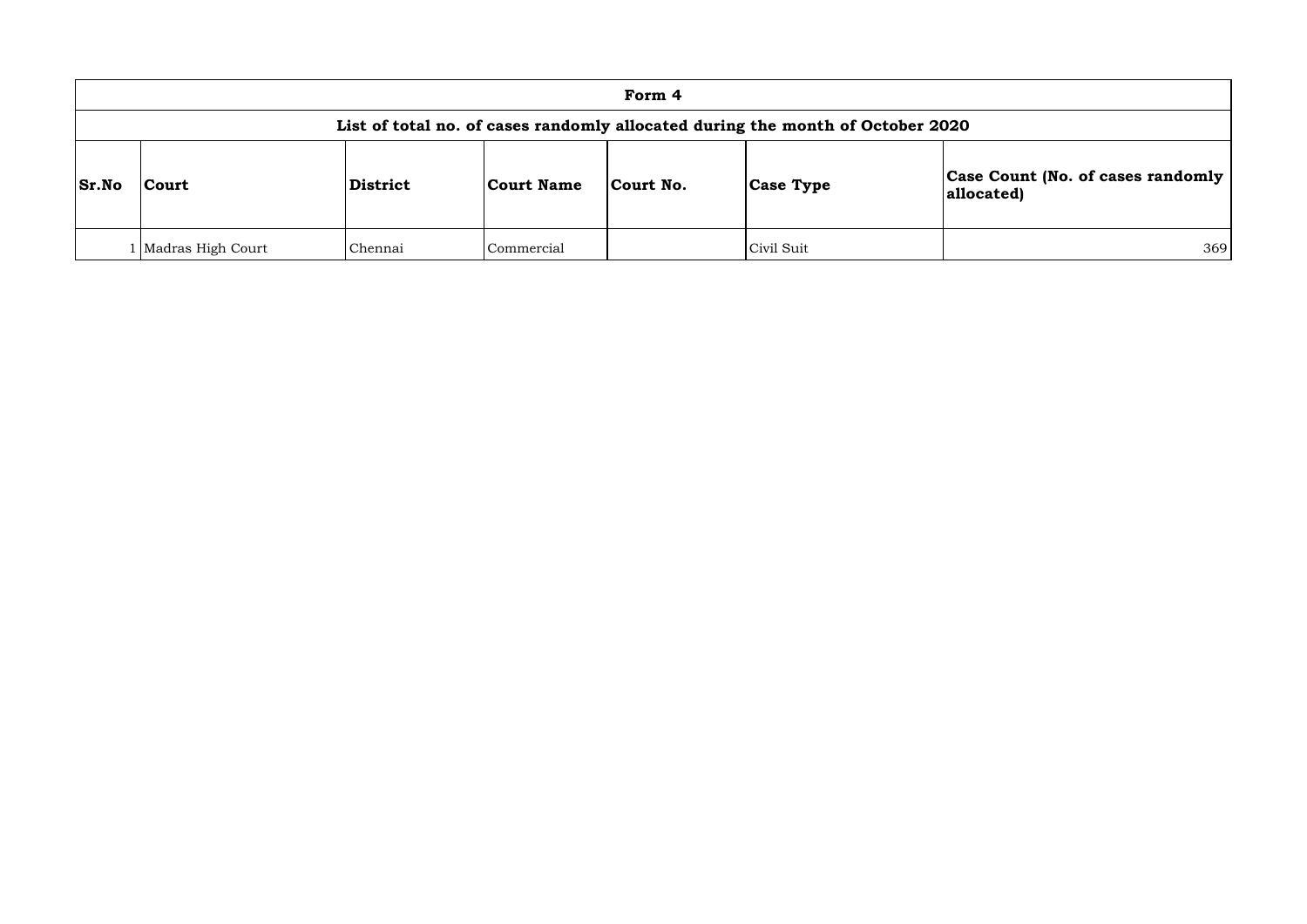| Form 5                      |         |                       |                                                                                                                                                                                                           |                                                                                                                                        |                         |                                                            |  |  |  |  |  |
|-----------------------------|---------|-----------------------|-----------------------------------------------------------------------------------------------------------------------------------------------------------------------------------------------------------|----------------------------------------------------------------------------------------------------------------------------------------|-------------------------|------------------------------------------------------------|--|--|--|--|--|
|                             |         |                       | List of cases in which Case Management Hearing was held during the month of October 2020                                                                                                                  |                                                                                                                                        |                         |                                                            |  |  |  |  |  |
| Sr.No Court                 |         |                       | District   Case No.   Petitioner Name Vs. Respondent Name                                                                                                                                                 | Advocate                                                                                                                               | Date of<br>Registration | <b>Date of Case</b><br><b>Management</b><br><b>Hearing</b> |  |  |  |  |  |
| Madras<br>High<br>Court     | Chennai | <b>CS</b><br>12/2016  | P1-R.Ayub Khan VS. R1-Lehren Networks Pvt.Ltd.,<br>R2-Haider Khazmi and 11 other Respondents                                                                                                              | 1.M/S.M.V.Swaroop 2.Kruthika Prakash 3.<br>V.Prashanth Kiran VS. 1. M/S.Krishna<br>Ravindran 2.S. Praveen Kumar 3.A. Charles<br>Darwin | 21/01/2016              | 07/10/2020                                                 |  |  |  |  |  |
| Madras<br>High<br>$2$ Court | Chennai | <b>CS</b><br>856/2017 | P1-M/S.Sun Network Limited VS. R1-M/S.Madurai<br>Krishna Network Pvt.Ltd.,                                                                                                                                | 1.M/S.M.Sneha 2.M.A.Vimal Mohan<br>3.V.Dinesh Raja VS. 1.M/S.C.Daniel<br>2. Gladys Daniel 3.V. Revathy                                 | $ 02 - 11 - 2017$       | 07/10/2020                                                 |  |  |  |  |  |
| Madras<br>High<br>3 Court   | Chennai | <b>CS</b><br>915/2017 | P1-M/S.Sun TV Network Ltd., VS. R1-M/S.Madurai<br>Krishna Network Pvt.Ltd.,                                                                                                                               | 1.M/S.S.Sneha 2.M.A.Vimal Mohan<br>3.V.Dinesh Raja VS. 1.M/S.C.Daniel<br>2. Gladys Daniel 3.V. Revathy                                 | 22/11/2017              | 07/10/2020                                                 |  |  |  |  |  |
| Madras<br>High<br>$4$ Court | Chennai | <b>CS</b><br>334/2018 | P1-Netsweeper Inc., Vs. R1- Netsweeper<br>Technologies Pvt., R2-C.Gajapathy R3- Haritha<br>Gajapathy R4-Netsweeper Technologies India R5-<br>Jagdeesh Sengodappa R6- Senthamarai Kannan<br>Pradeep Kannan | 1.M/S.Fox Mandal & Associates VS.<br>1.M/S.S.Jayachandran 2.S.Jayaseelan                                                               | 29/05/2018              | 07/10/2020                                                 |  |  |  |  |  |
| Madras<br>High<br>$5$ Court | Chennai | <b>CS</b>             | P1-M/S.Sun Network Limited VS. R1-M/S.Madurai<br>613/2018   Krishna Network pvt. Ltd.,                                                                                                                    | 1.M/S.M.Sneha 2.M.A.Vimal Mohan<br>3.V.Dinesh Raja VS. 1.M/S.C.Daniel<br>2. Gladys Daniel 3.V. Revathy                                 | $ 03-09-2018 $          | 07/10/2020                                                 |  |  |  |  |  |
| Madras<br>High<br>6 Court   | Chennai | <b>CS</b><br>8/2019   | P1-M/S.Sun Network Limited VS. R1-M/S.Madurai<br>Krishna Network pvt.Ltd.,                                                                                                                                | 1.M/S.M.Sneha 2.M.A.Vimal Mohan<br>3.V.Dinesh Raja VS. 1.M/S.C.Daniel<br>2. Gladys Daniel 3.V. Revathy                                 | $02 - 01 - 2019$        | 07/10/2020                                                 |  |  |  |  |  |
| Madras<br>High<br>7 Court   | Chennai | <b>CS</b>             | P1-M/S.Sun Network Limited VS. R1-M/S.Madurai<br>188/2019   Krishna Network pvt. Ltd.,                                                                                                                    | 1.M/S.M.Sneha 2.M.A.Vimal Mohan<br>3.V.Dinesh Raja VS. 1.M/S.C.Daniel<br>2. Gladys Daniel 3.V. Revathy                                 | 11-03-2019              | 07/10/2020                                                 |  |  |  |  |  |
| Madras<br>High<br>8 Court   | Chennai | <b>CS</b>             | P1- Unimed Technologies Ltd., P2- Sun<br>Pharmaceutical Industries Vs. R1-Cadila Healthcare 3.S.Suba Shiny VS. 1.M/S.C.Daniel<br>822/2013 Ltd., R2-Zydus Healthcare Ltd.,                                 | 1.M/S.Arun.C.Mohan 2.Brinda Mohan<br>2.Gladys Daniel                                                                                   | 29/11/2013              | 10-12-2020                                                 |  |  |  |  |  |
| Madras<br>High<br>9 Court   | Chennai | <b>CS</b>             | P1- Millenium Detergents and Chemicals Sdn Bhd.,<br>P2- T.R.Bhaskar Vs. R1-M/S.Saundarya Associates<br>R2- M.Karunanidhi R3-A.Manivasakam R4-<br>459/2016   M/S.Wego R5-S.Venkatraj                       | 1.M/S.B.Chandrasekaran 2.Rajkishore<br>Bhagwatsaran Vs. 1.M/S.Ramalingam &<br>Asso 2.M/S.S.P.Prabakaran                                | 21/07/2016              | 10-12-2020                                                 |  |  |  |  |  |
| Madras<br>High<br>10 Court  | Chennai | <b>CS</b><br>945/2017 | P1- IL & FS Financial Serices Ltd., VS. R1- M/S.Ind<br>Bharath Power Gen com R2-M/S.Ind Barath Power<br>Infra Ltd., R3-Raghu Rama Krishna Raju R4-<br>M/S.Tamil Nadu Generation and Distribution          | 1.M/S.Menon 2.Karthik 3.Mukundan Vs.<br>1.M/S.V.V is want than<br>2.S.R.Shanmugadoss 3.M/S.R.S.Pandiyaraj 08-02-2017                   |                         | 13/10/2020                                                 |  |  |  |  |  |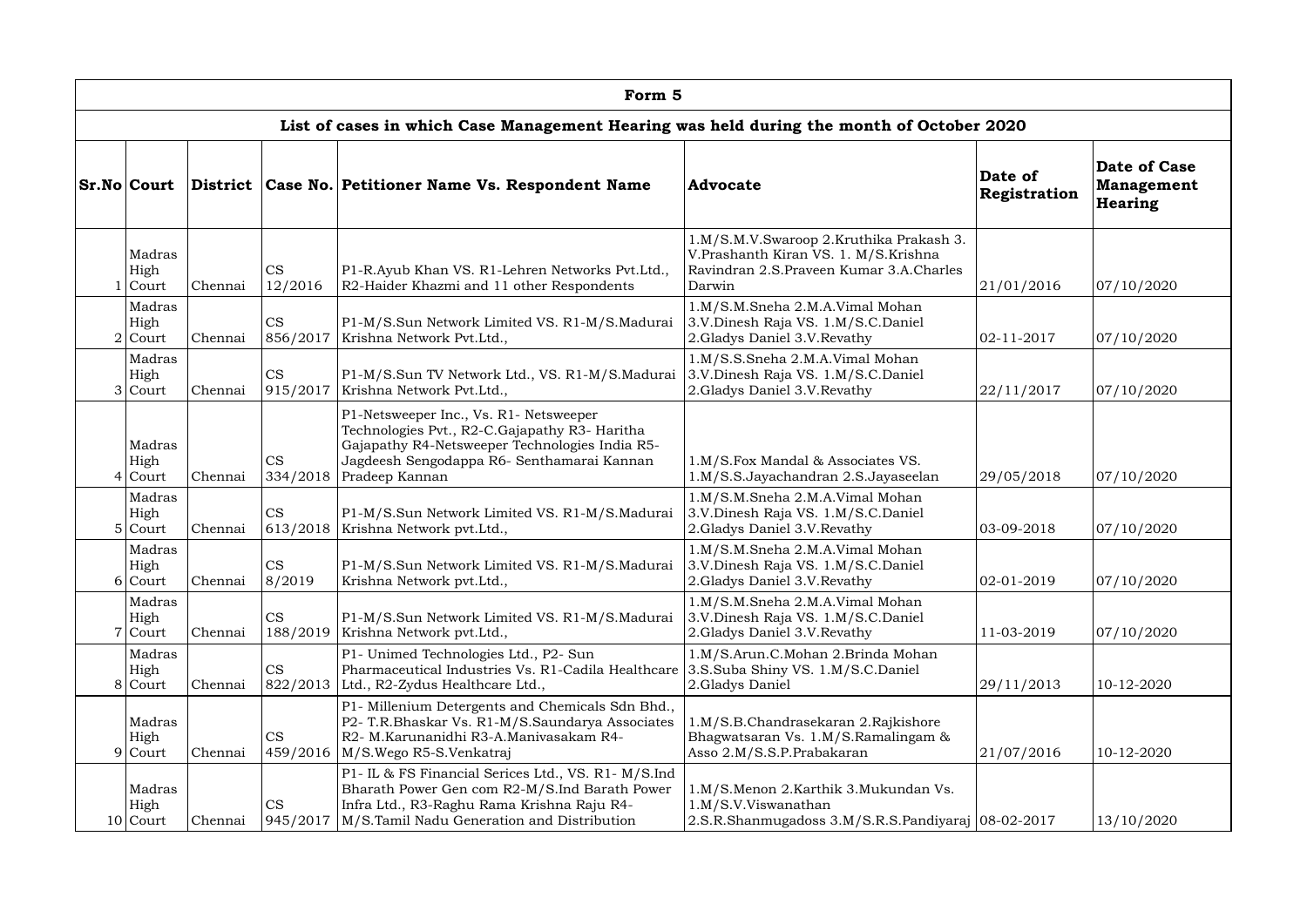|                    |                                                                                          |         |                       | Form 5                                                                                                                                                                                                                                 |                                                                                                                        |                         |                                       |  |  |  |  |
|--------------------|------------------------------------------------------------------------------------------|---------|-----------------------|----------------------------------------------------------------------------------------------------------------------------------------------------------------------------------------------------------------------------------------|------------------------------------------------------------------------------------------------------------------------|-------------------------|---------------------------------------|--|--|--|--|
|                    | List of cases in which Case Management Hearing was held during the month of October 2020 |         |                       |                                                                                                                                                                                                                                        |                                                                                                                        |                         |                                       |  |  |  |  |
| <b>Sr.No Court</b> |                                                                                          |         |                       | District   Case No.   Petitioner Name Vs. Respondent Name                                                                                                                                                                              | <b>Advocate</b>                                                                                                        | Date of<br>Registration | Date of Case<br>Management<br>Hearing |  |  |  |  |
|                    |                                                                                          |         |                       | Corpn.Ltd.,                                                                                                                                                                                                                            |                                                                                                                        |                         |                                       |  |  |  |  |
|                    | Madras<br>High<br>11 Court                                                               | Chennai | <b>CS</b><br>950/2017 | P1- M/S.IL & FS Financial Services Ltd., VS. R1-<br>M/S.Ind Barath Thermal Power R2-M/S.Ind Barath<br>Power Infra Ltd., R3-K.Raghu Rama Krishna Raju<br>R4- Mr.K.Bharat R5-M/S.Sriba Seabase Pvt.Ltd.,<br>R6-M/S.Tamil Nadu Generation | 1.M/S.Menon 2 Karthik 3.Mukundan VS.<br>1.M/S.AAV Partners 2.A.Abdul Hameed                                            | 12-12-2017              | 13/10/2020                            |  |  |  |  |
|                    | Madras<br>High<br>$12$ Court                                                             | Chennai | <b>CS</b>             | P1- Bharani Pictures Pvt.Ltd., Vs. R1- Sri<br>381/2019   Venkateswara Bakthi Channel                                                                                                                                                   | 1.M/S.P.L.Narayanan 2.R.Vignesh Kumar<br>3.S.Jerald Lenin Vs. 1.M/S.Arun.C.Mohan<br>2. Vasundhara Arun 3. Brinda Mohan | 24/06/2019              | 14/10/2020                            |  |  |  |  |
|                    | Madras<br>High<br>13 Court                                                               | Chennai | <b>CS</b>             | P1-M/S.Pyramid Saimira Production Vs. R1-<br>734/2009   M/S. Sree Raam Films Pvt. Ltd.,                                                                                                                                                | 1.Mr.A.Chidambaram Vs. 1.M/S.R.Prasad<br>2.D.Nagesh Babu 3. R.Ramesh                                                   | 24/08/2009              | 16/10/2020                            |  |  |  |  |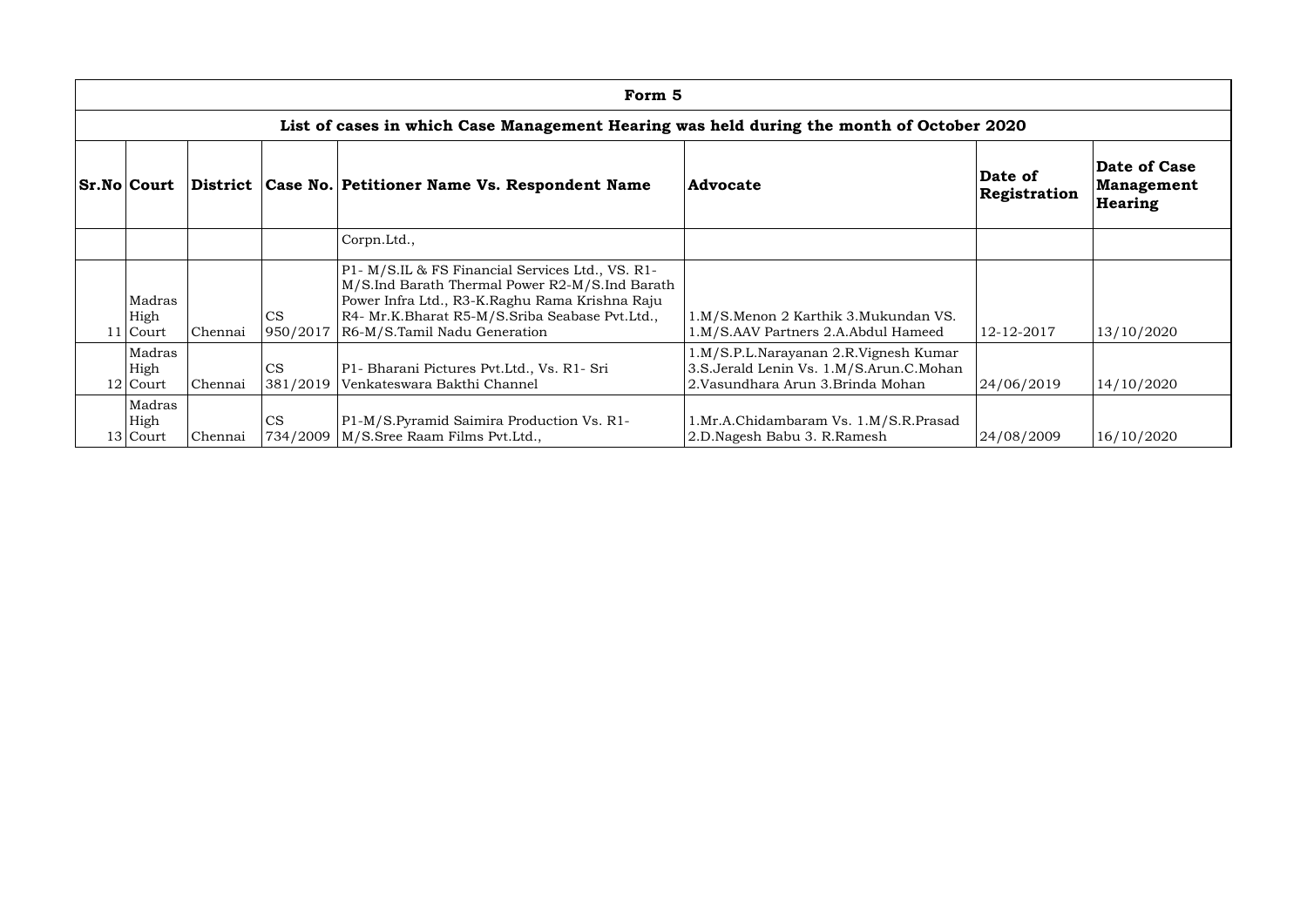|           | Form 6                       |                 |                           |                                                                                                              |                                                                                                                               |                         |                                                                                                                                                        |                     |                          |                                                                 |                                                         |                                                                                                      |                           |
|-----------|------------------------------|-----------------|---------------------------|--------------------------------------------------------------------------------------------------------------|-------------------------------------------------------------------------------------------------------------------------------|-------------------------|--------------------------------------------------------------------------------------------------------------------------------------------------------|---------------------|--------------------------|-----------------------------------------------------------------|---------------------------------------------------------|------------------------------------------------------------------------------------------------------|---------------------------|
|           |                              |                 |                           |                                                                                                              | Contested commercial cases disposed during the month of October 2020                                                          |                         |                                                                                                                                                        |                     |                          |                                                                 |                                                         |                                                                                                      |                           |
| Sr.<br>No | Court                        | <b>District</b> | Case<br>No.               | <b>Petitioner Name Vs.</b><br><b>Respondent Name</b>                                                         | <b>Advocate</b>                                                                                                               | Date of<br>Registration | <b>Whether</b><br>Urgent<br><b>Relief</b><br>was<br>sought<br>and Pre-<br>Instituti<br>on<br><b>Mediatio</b><br>n did<br>not take<br>place<br>(Yes/No) | Date of<br>Decision | Days for<br>disposal     | <b>Nature of</b><br><b>Disposal</b><br>(Contested)<br>/Settled) | <b>Date</b><br>of<br>exec<br>utio<br>n of<br>decr<br>ee | <b>Numbe</b><br>r of<br>days<br>for<br>execut<br>ion of<br>decree<br>from<br>date of<br>decisio<br>n | Act<br><b>Sect</b><br>ion |
|           | Madras<br>High<br>Court      | Chennai         | <b>CS</b><br>600/2<br>019 | P1-M/S.Kaleesuwari<br>Refinery Pvt.Ltd., Vs. R1-<br>M/S.Sri Shakthi<br>Refineries Pvt.Ltd.,                  | 1.M/S.Vijayan<br>Subramanian Vs.<br>1.M/S.Ramasubrama<br>nian Raja<br>2.G.Vikraman 3.<br>Kalpana Mani                         | 03-10-2019              |                                                                                                                                                        | 05/10/2020          |                          | Decreed in<br>Terms of<br><b>MOC</b>                            | $\overline{\phantom{0}}$                                |                                                                                                      |                           |
|           | Madras<br>High<br>2<br>Court | Chennai         | <b>CS</b><br>014          | P1-M/S.Akshaya<br>Pvt.Ltd., Vs. R1-<br>741/2 M/S.Hyundai Motor India<br>Ltd.,                                | 1.M/S.Arun.C.Mohan<br>2.Vasundhara Arun<br>3. Brinda Mohan VS.<br>1.M/S.IPN Associates<br>2.Jacob Kurian<br>3.Narayana Prasad | 13/11/2014              |                                                                                                                                                        | 07/10/2020          |                          | Withdrawn<br>Dismissed                                          |                                                         |                                                                                                      |                           |
|           | Madras<br>High<br>3<br>Court | Chennai         | <b>CS</b><br>197/2<br>020 | $P1-M/S.Apez$<br>Laboratories Pvt.Ltd., Vs.<br>R1- Universal Health<br>Sciences R2- Concord<br>Drugs Limited | 1.M/S.R.Sathish<br>Kumar 2.G.Ramji 3.<br>Roshini Parakh VS.<br>1.M/S.V.Sivakumar                                              | 26/08/2020              |                                                                                                                                                        | 08/10/2020          |                          | Decreed in<br>Terms of<br>MOC                                   | $\overline{\phantom{0}}$                                |                                                                                                      |                           |
|           | Madras<br>High<br>Court      | Chennai         | <b>CS</b><br>700/2<br>010 | P1- Sri Krishna Tiles and<br>Potterie VS. R1-Rasika<br>Ranjani Sabha                                         | 1.M/S.Rank<br>Associates VS.<br>1.M/S.M.Aravidan<br>2. Sri Vidya<br>Aravindan                                                 | 06-08-2010              |                                                                                                                                                        | 13/10/2020          | $\overline{\phantom{m}}$ | Withdrawn<br>Dismissed                                          |                                                         |                                                                                                      |                           |
|           | Madras<br>High<br>5<br>Court | Chennai         | CS<br>020                 | $P1-M/S.Apez$<br>192/2 Laboratories Pvt. Ltd., VS.<br>R1- Vensa Pharma                                       | 1.M/S.R.Sathish<br>Kumar 2.G.Ramji 3.<br>R.Gopika VS.<br>1.M/S.V.Sivakumar                                                    | 24/08/2020              |                                                                                                                                                        | 13/10/2020          | $\equiv$                 | Decreed in<br>Terms of<br><b>MOC</b>                            |                                                         |                                                                                                      |                           |
|           | Madras<br>6                  | Chennai         | <b>CS</b>                 | P1- Hanudev Investments                                                                                      | 1.M/S.Vinect                                                                                                                  | 11-09-2018              |                                                                                                                                                        | 15/10/2020          |                          | Dismissed as                                                    |                                                         |                                                                                                      |                           |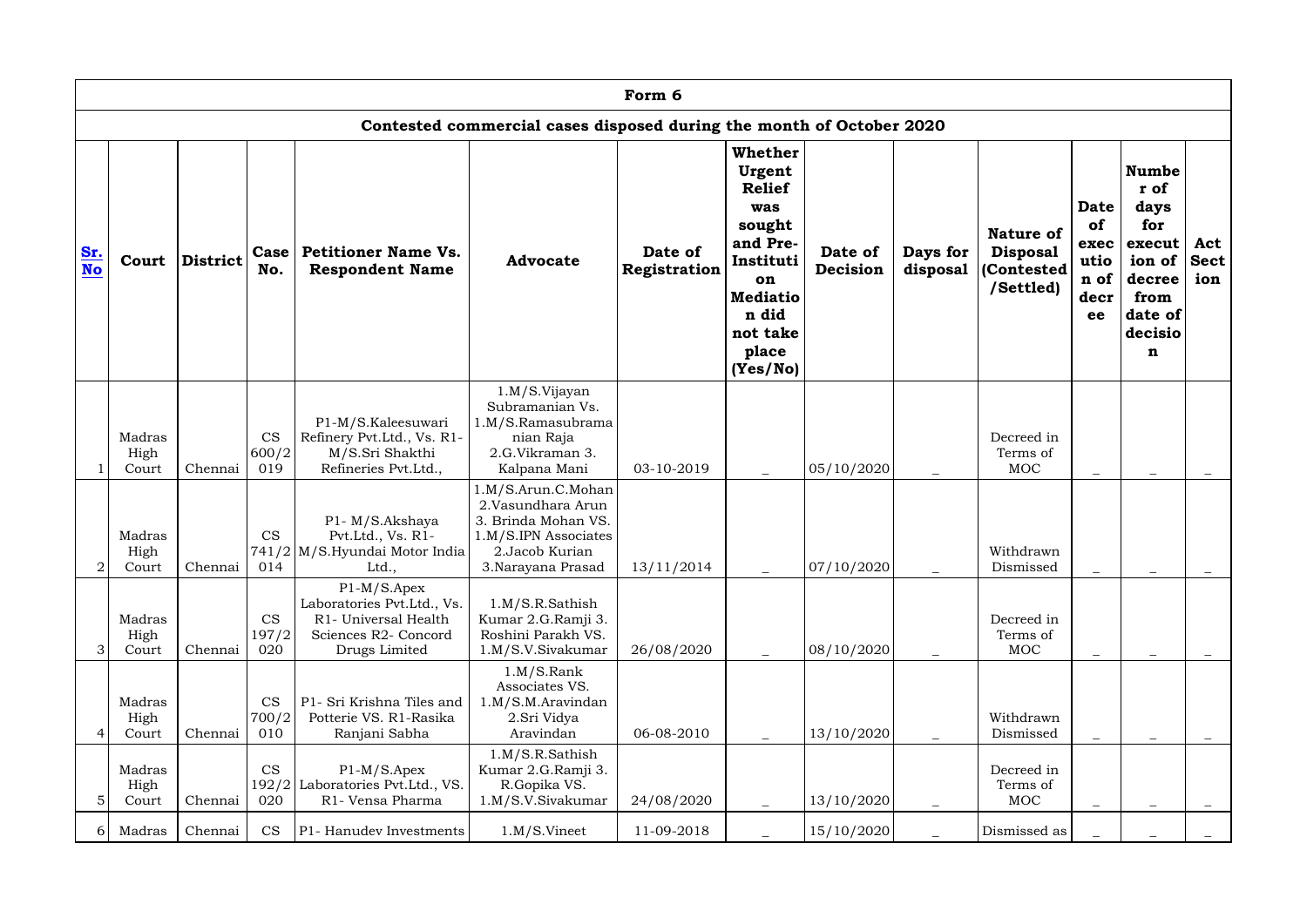|                                                                      | Form 6                  |                 |                           |                                                                                                                                                                                                                |                                                                                                                        |                         |                                                                                                                                                        |                     |                      |                                                                |                                                         |                                                                                                      |                           |
|----------------------------------------------------------------------|-------------------------|-----------------|---------------------------|----------------------------------------------------------------------------------------------------------------------------------------------------------------------------------------------------------------|------------------------------------------------------------------------------------------------------------------------|-------------------------|--------------------------------------------------------------------------------------------------------------------------------------------------------|---------------------|----------------------|----------------------------------------------------------------|---------------------------------------------------------|------------------------------------------------------------------------------------------------------|---------------------------|
| Contested commercial cases disposed during the month of October 2020 |                         |                 |                           |                                                                                                                                                                                                                |                                                                                                                        |                         |                                                                                                                                                        |                     |                      |                                                                |                                                         |                                                                                                      |                           |
| Sr.<br>No                                                            | Court                   | <b>District</b> | Case<br>No.               | <b>Petitioner Name Vs.</b><br><b>Respondent Name</b>                                                                                                                                                           | <b>Advocate</b>                                                                                                        | Date of<br>Registration | <b>Whether</b><br>Urgent<br><b>Relief</b><br>was<br>sought<br>and Pre-<br>Instituti<br>on<br><b>Mediatio</b><br>n did<br>not take<br>place<br>(Yes/No) | Date of<br>Decision | Days for<br>disposal | <b>Nature of</b><br><b>Disposal</b><br>(Contested<br>/Settled) | Date<br><b>of</b><br>exec<br>utio<br>n of<br>decr<br>ee | <b>Numbe</b><br>r of<br>days<br>for<br>execut<br>ion of<br>decree<br>from<br>date of<br>decisio<br>n | Act<br><b>Sect</b><br>ion |
|                                                                      | High<br>Court           |                 | 636/2<br>018              | Pvt.Ltd., Vs. R1-Oriental<br>Bank of Commerce R2-<br><b>JM Financial Asset</b>                                                                                                                                 | Subramani 2.Shyam<br>Gopal Vs.<br>1.M/S.E.Venkatesh<br>Babu 2.S.Arumugam<br>3.G.Balakrishnan                           |                         |                                                                                                                                                        |                     |                      | Settled out of<br>Court                                        |                                                         |                                                                                                      |                           |
|                                                                      | Madras<br>High<br>Court | Chennai         | <b>CS</b><br>698/2<br>014 | P1-Sree Gokulam Chit<br>and Finance Company<br>Pvt.Ltd., Vs. R1-The<br>Indian Overseas Bank,<br>Anna Salai, Chennai-2<br>R <sub>2</sub> - The Branch<br>Manager, Indian Overseas<br>Bank, Koyambedu<br>Branch. | 1.M/S.C. Jagadish 2.<br>N.C.Ashok Kumar<br>3.R.Ramya VS.<br>1.M/S.D.Sai<br>Kumaran 2.S.John                            | 31/10/2014              |                                                                                                                                                        | 15/10/2020          |                      | Decreed with<br>Cost                                           |                                                         |                                                                                                      |                           |
| 8                                                                    | Madras<br>High<br>Court | Chennai         | <b>CS</b><br>652/2<br>016 | P1- P.Shanthi P2-S.Yoga<br>Lakshmi P3- S.Karpagam<br>P4- P.Loganathan P5-<br>Minor.L.Dinesh P6-<br>Minor.L.Yuvaraj VS. R1-<br>D.Dhinakaran R-2<br>Subash Chand Jain                                            | 1.M/S.M.Kempraj<br>2.N.Ganesh<br>3.E.Senthil Kumar<br>VS. 1.M/S.<br>B.R.Shankaralingam<br>2.N.Selvarajan<br>3.S.Balaji | 09-09-2016              |                                                                                                                                                        | 15/10/2020          |                      | Decreed                                                        | $\overline{\phantom{m}}$                                |                                                                                                      |                           |
| 9                                                                    | Madras<br>High<br>Court | Chennai         | <b>CS</b><br>198/2<br>017 | P1-A.D.Padmasingh<br>Isaac P2-M/S.AAchi<br>Masala Foods Pvt.Ltd.,<br>VS. R1-AAchi Ladies<br>Hostel R2-AAchi<br>Chettinad Ladies Hostel                                                                         | 1.M/S.C.Daniel 2.<br>Gladys Daniel VS.<br>1.M/S.P.Ayya swamy<br>2.D.Sampath Kumar<br>3.D.Sathish Kumar                 | 15/03/2017              |                                                                                                                                                        | 16/10/2020          |                      | Decreed                                                        |                                                         |                                                                                                      |                           |